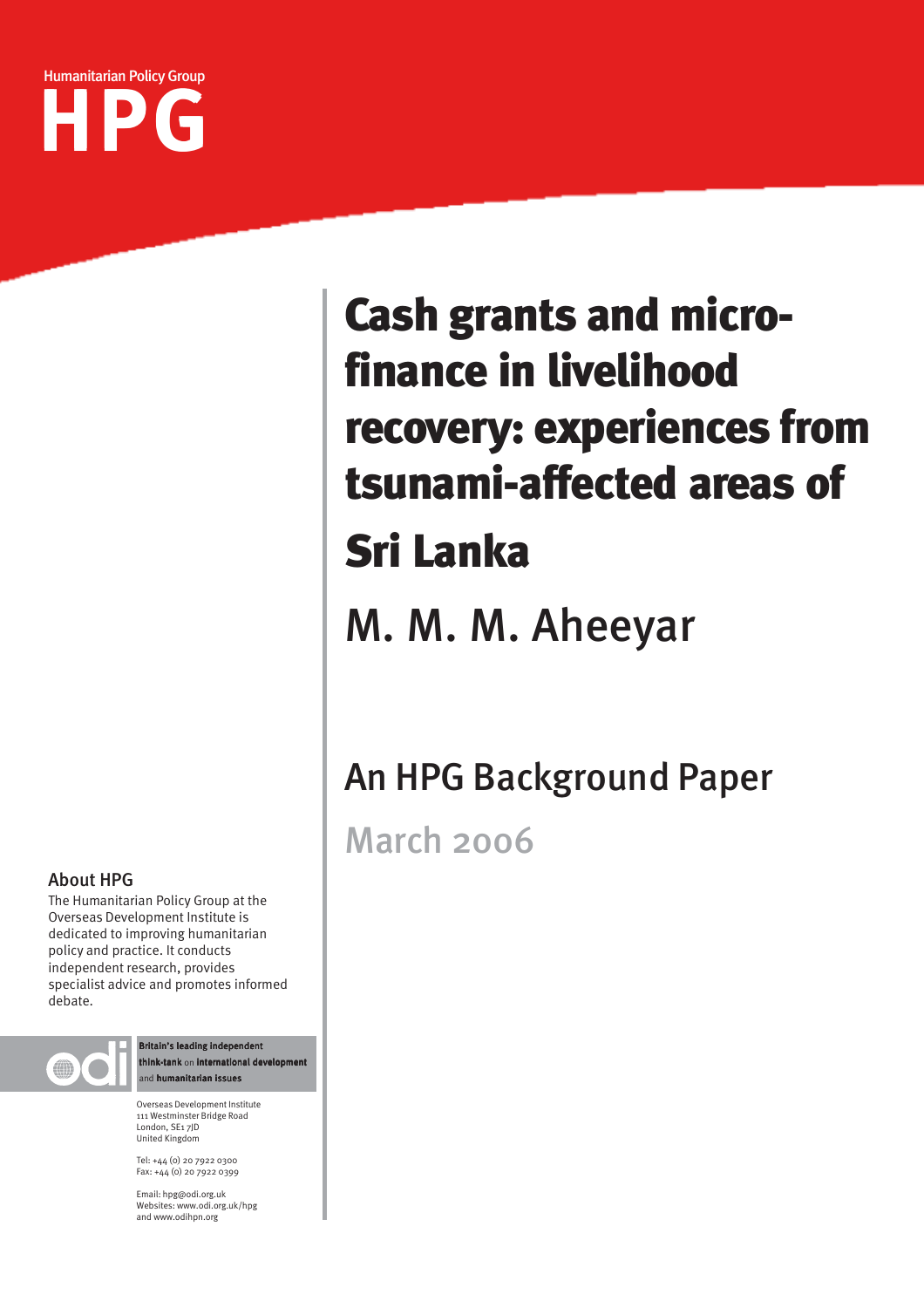#### **Acknowledgements**

This background paper is part of an ODI study funded by Oxfam GB, Save the Children UK, the British Red Cross and Mercy Corps. Isidro Navarro of Oxfam, Jose Lopez of Save the Children and Ben Mountfield of the British Red Cross provided support and guidance from the outset. I am grateful to Paul Harvey, Lesley Adams and Kevin Savage of the Humanitarian Policy Group at ODI for their cooperation and guidance. Thanks are also due to those MFIs that provided information and shared valuable experience and knowledge. Finally, I would like to pay tribute to the tsunamiaffected people of Sri Lanka, for their trust and for providing information crucial to the success of this study.

#### **About the author**

M. M. M. Aheeyar is a Research Associate at the Hector Kobbekaduwa Agrarian Research and Training Institute, 114, Wijerama Mawatha, Colombo 7, Sri Lanka. He can be reached at hartiiar@slt.lk or aheeyar@yahoo.co.in.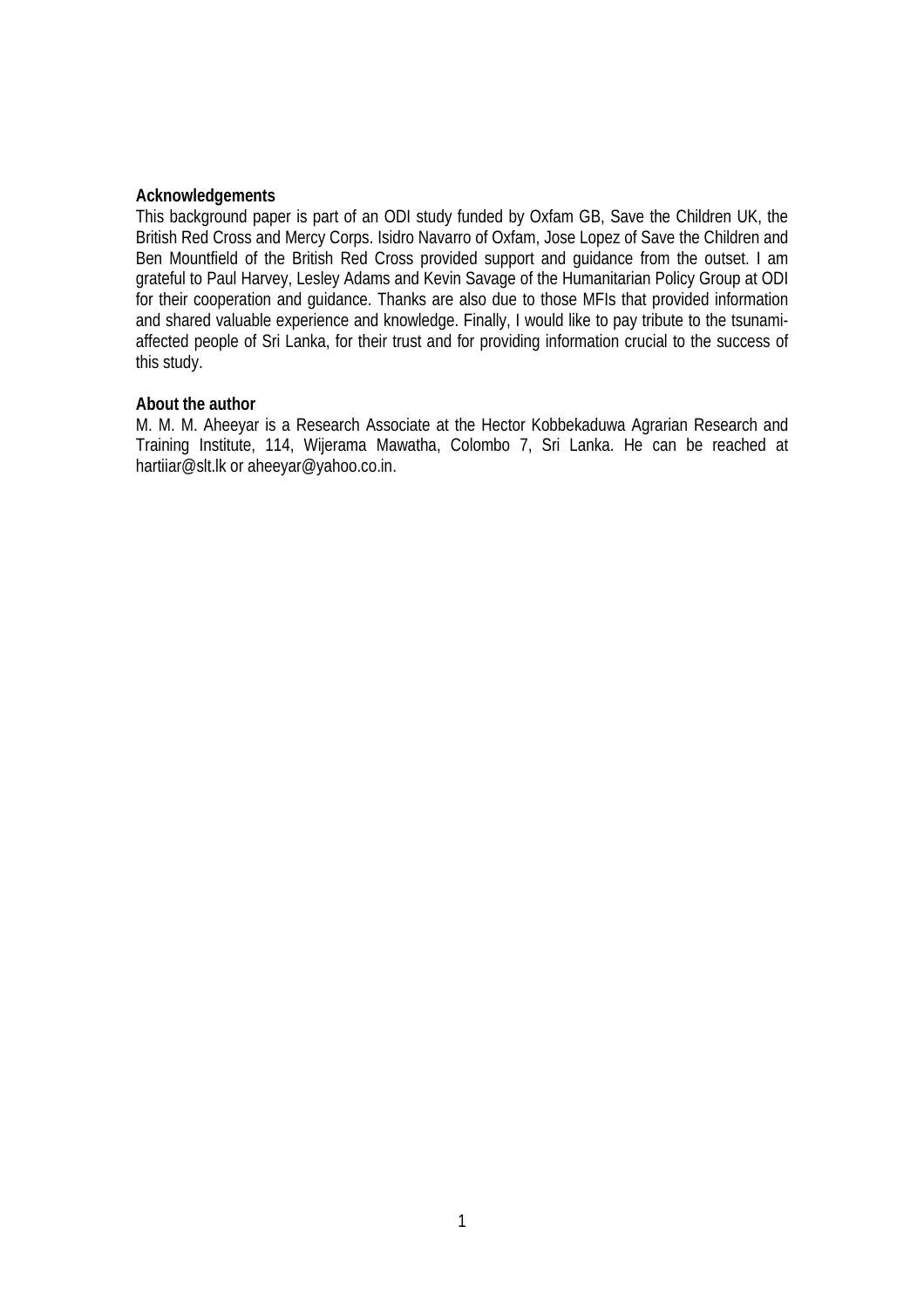## Contents

| Annex 1: Losses incurred in agriculture, livestock and fisheries enterprises 22 |  |
|---------------------------------------------------------------------------------|--|
|                                                                                 |  |
|                                                                                 |  |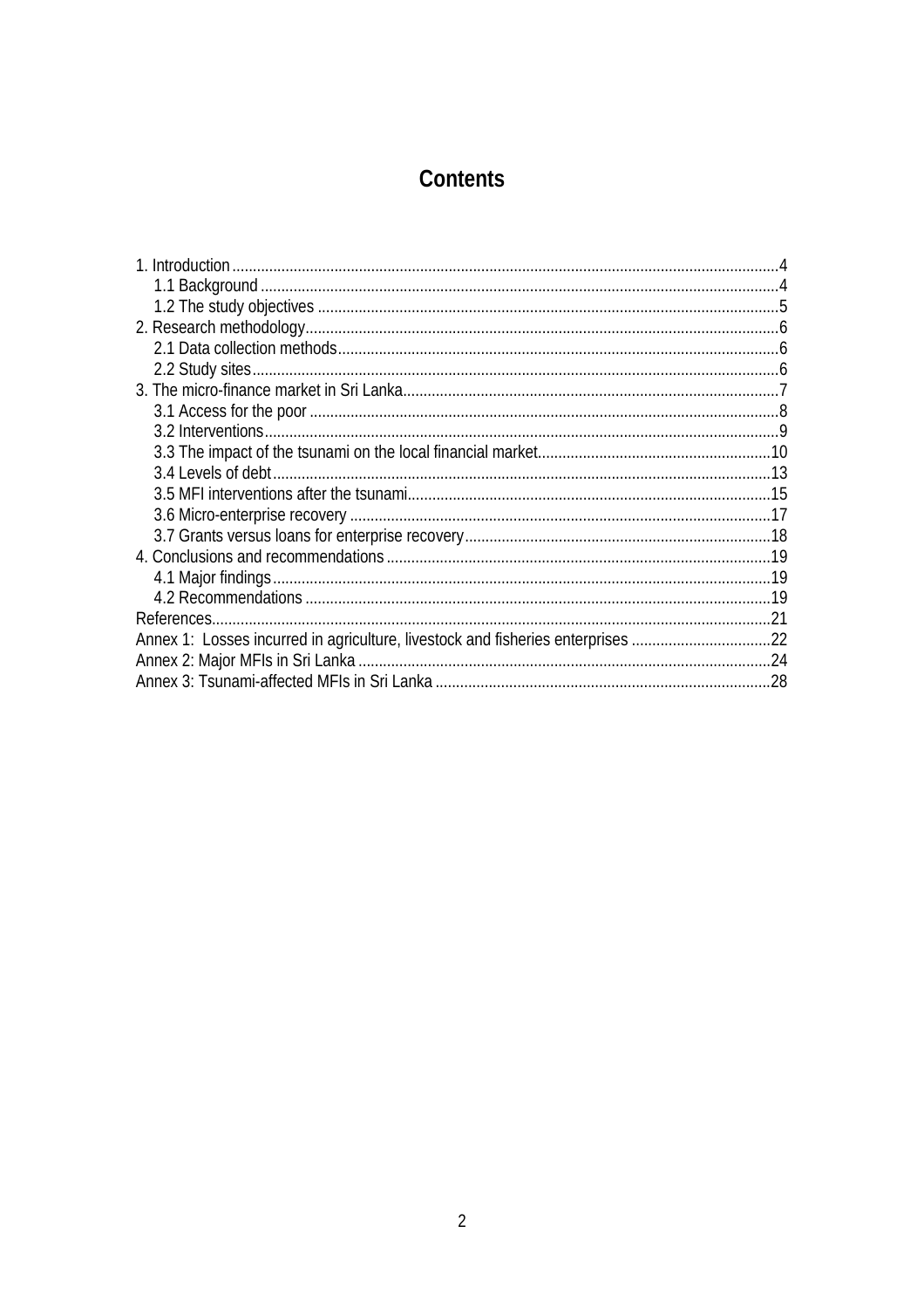## **List of abbreviations**

| BDS         | <b>Business Development Services</b>               |
|-------------|----------------------------------------------------|
| CBOs        | community-based organizations                      |
| CBSL        | Central Bank of Sri Lanka                          |
| <b>CCF</b>  | Christian Children Fund                            |
| <b>CFW</b>  | Cash for Work                                      |
| CGAP        | Consultative Group to Assist the Poor              |
| CRB         | Co-operative Rural banks                           |
| GOSL        | Government of Sri Lanka                            |
| GTZ         | <b>German Technical Cooperation</b>                |
| HNB         | <b>Hatton National Bank</b>                        |
| ILO         | International Labour Office                        |
| MFI         | Micro-finance institution                          |
| MPCS        | Multi purpose co-operative societies               |
| NDTF        | National Development Trust Fund                    |
| PО          | Partner Organisation                               |
| PPDS        | People's Progressive Development Society           |
| RRDB        | Regional Rural Development Banks                   |
| RRDB        | Regional Rural Development banks                   |
| SEEDS       | Sarvodaya Economic Enterprise Development Services |
| SLBDC       | Sri Lanka Business Development Centre              |
| SMF         | Social Mobilisation Foundation                     |
| SWOAD       | Social Welfare Organisation Ampara District        |
| <b>TCCS</b> | Thrift and credit cooperative societies            |
| UNDP        | UN Development Programme                           |
| WDF         | Women's Development Federation (Janashakthi Bank)  |
| YMCA        | Young Men's Christian Association                  |
|             |                                                    |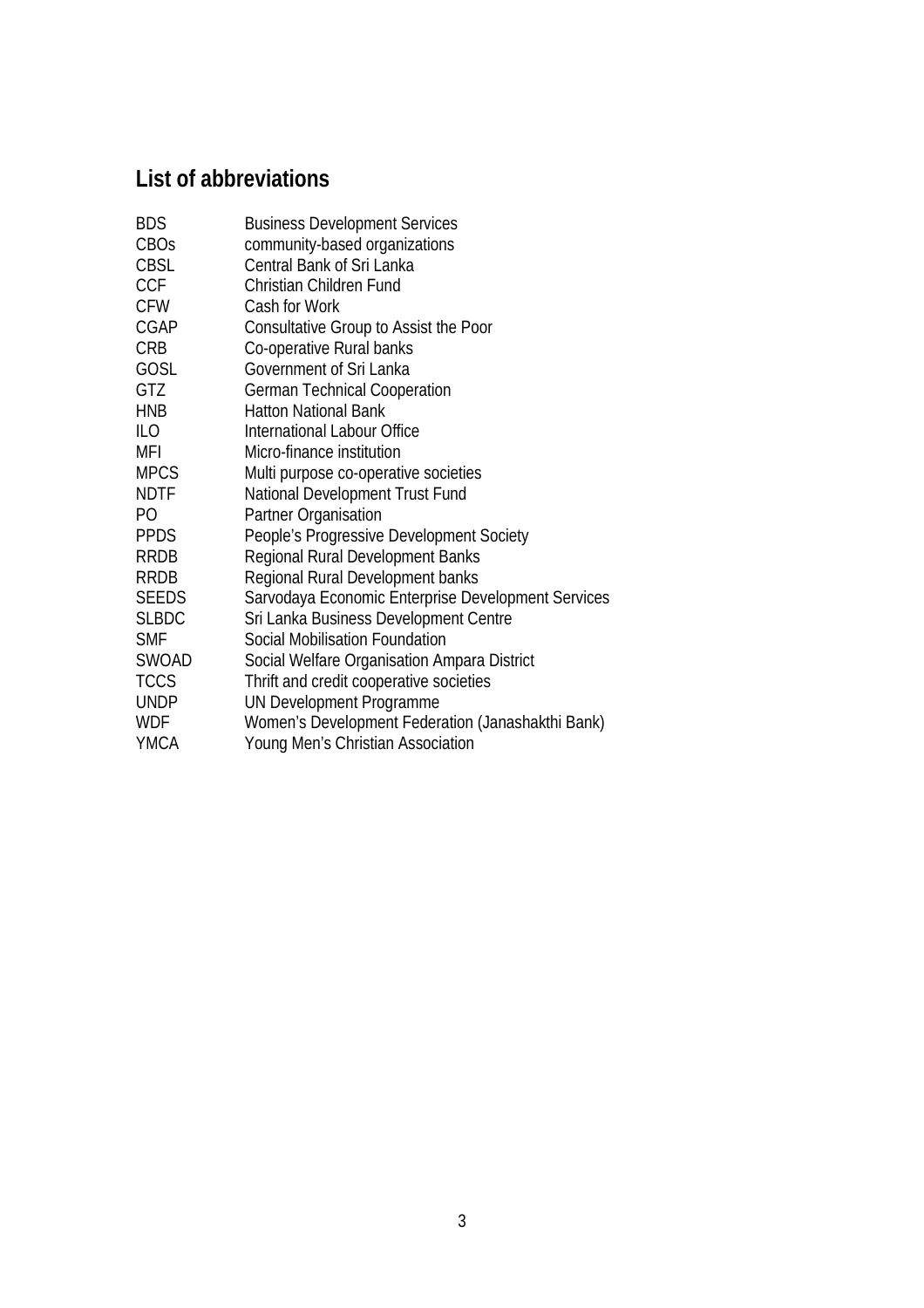## **1. Introduction**

#### **1.1 Background**

The devastating tsunami that hit Sri Lanka on 26 December 2004 killed over 35,000 people, making it the worst natural disaster in the country's recorded history. Over 200,000 people were estimated to have lost their livelihoods, half of them in the fishing sector. It has been estimated that around 75% of the fishing fleet was destroyed. The agricultural sector lost 23,449 acres of cultivated land due to seawater intrusion. Hotels, guesthouses and tourism businesses were all damaged (GOSL, 2005). The value of the physical assets lost has been estimated at \$900 million. The value of output losses for 2005 and 2006 is around \$330 million (World Bank, ADB and JBIC, 2005). Affected areas are spread over 13 of the island's 25 administrative districts. Overall, the north-east was most affected. In the south, the districts of Hambantota, Matara and Galle were severely damaged.

| Sector                | Asset loss (Rs.m) |
|-----------------------|-------------------|
| Fishing               |                   |
| Tourism               | ንኑር               |
| Agriculture/livestock |                   |
| Other                 |                   |

#### **Table 1: Asset losses of major livelihood groups**

Source: World Bank, ADB, JBIC (2005)

ILO (2005) found that about 80% of tsunami-affected households lost their main source of income, and 90% of households had seen productive assets destroyed or damaged. Large sums of money have been committed by international organisations to restore the livelihoods of affected people. The major instruments used by organisations for restoring livelihoods are cash grants, cash for work, the distribution of livelihood-related tools and equipment (asset replacement) and access to capital and financial services (concessionary loans and micro-finance).

The injection of large amounts of cash through cash grants and CFW has been a major concern of micro-finance institutions (MFIs) since cash-based assistance has a direct linkage with microfinance institutions and programmes. Concerns voiced by micro-finance providers in various forums and discussions include: (i) widespread provision of cash grants negatively affects the credit culture of micro-finance customers; and (ii) micro-finance providers do not have sufficient clients for their services/products, leading to closure for some. Cash grant providers argue (i) that cash grants do not necessarily cause loan-takers to lose discipline in making repayments; (ii) that cash grants can positively impact on micro-finance interventions by enabling customers to take on micro-finance by helping them to recover lost assets; (iii) that after a large-scale disaster existing micro finance programme must adapt; and (iv) that micro-finance programmes exclude (whether intentionally or unintentionally) the very poorest, who are unfamiliar with loans and are unwilling to take them on, or who are excluded due to excessive membership fees.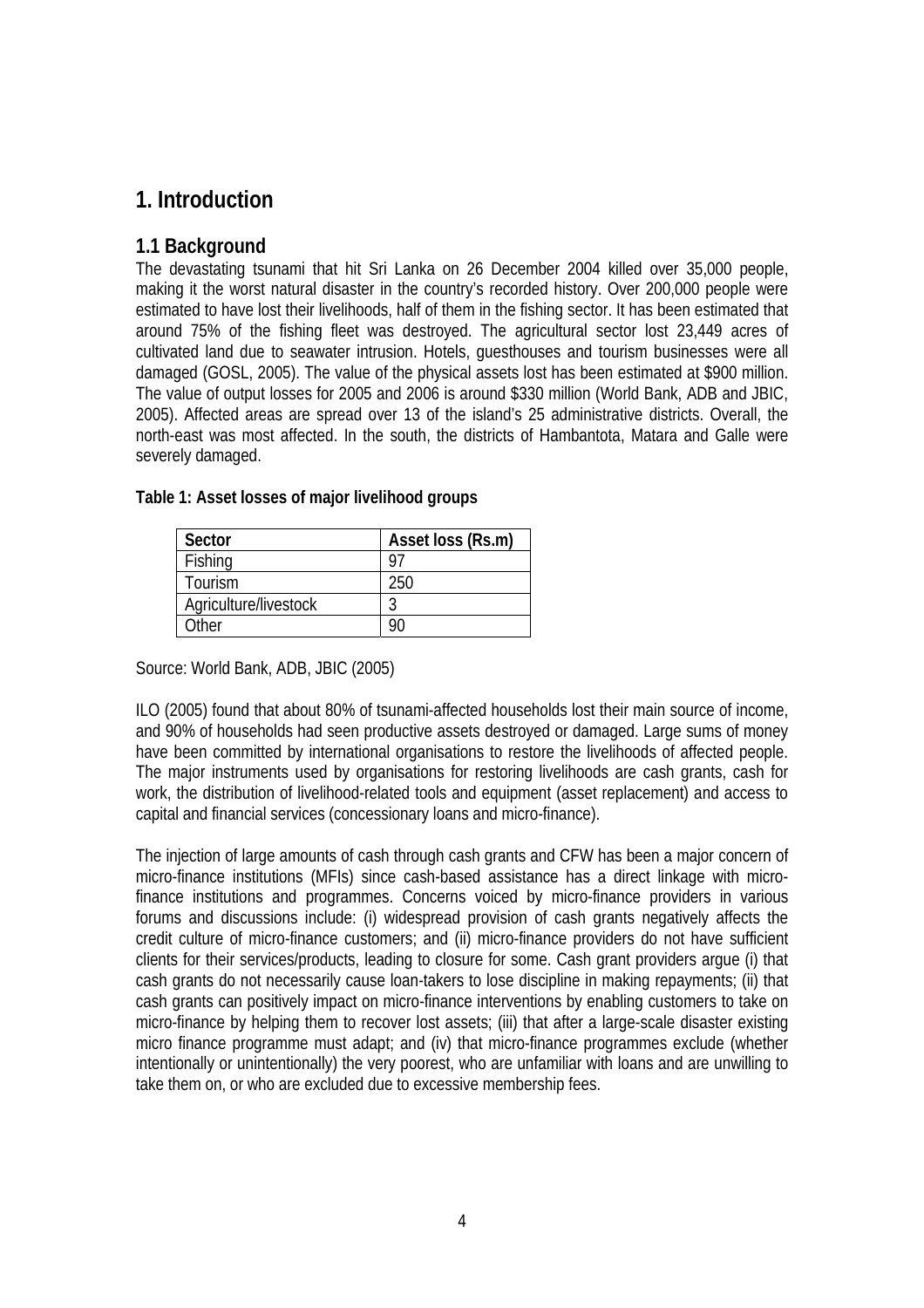Documentation of agencies' positions and the beneficiaries' views is needed to clarify the arguments.

#### **1.2 The study objectives**

The major objectives of the study is to investigate the impact of cash grants on micro-finance institutions, to determine what influenced the outcome and to see whether any negative effects occurred and/or could have been avoided. The specific objectives are:

- 1. To describe local credit and debt markets (pre-tsunami and post-tsunami) in locations where cash grant programmes co-existed with micro-finance programmes.
- 2. To investigate and describe for different types of households the range and typical level of debt immediately after the tsunami, household intentions regarding debt repayment and factors influencing them.
- 3. To study the assistance required for micro-enterprise recovery and assistance for asset recovery.
- 4. To examine households' preferences for loans as against grants.
- 5. To analyse the impact of cash grant on local credit and debt markets including on MFI.
- 6. To make recommendations on best practice for micro-enterprise recovery programmes.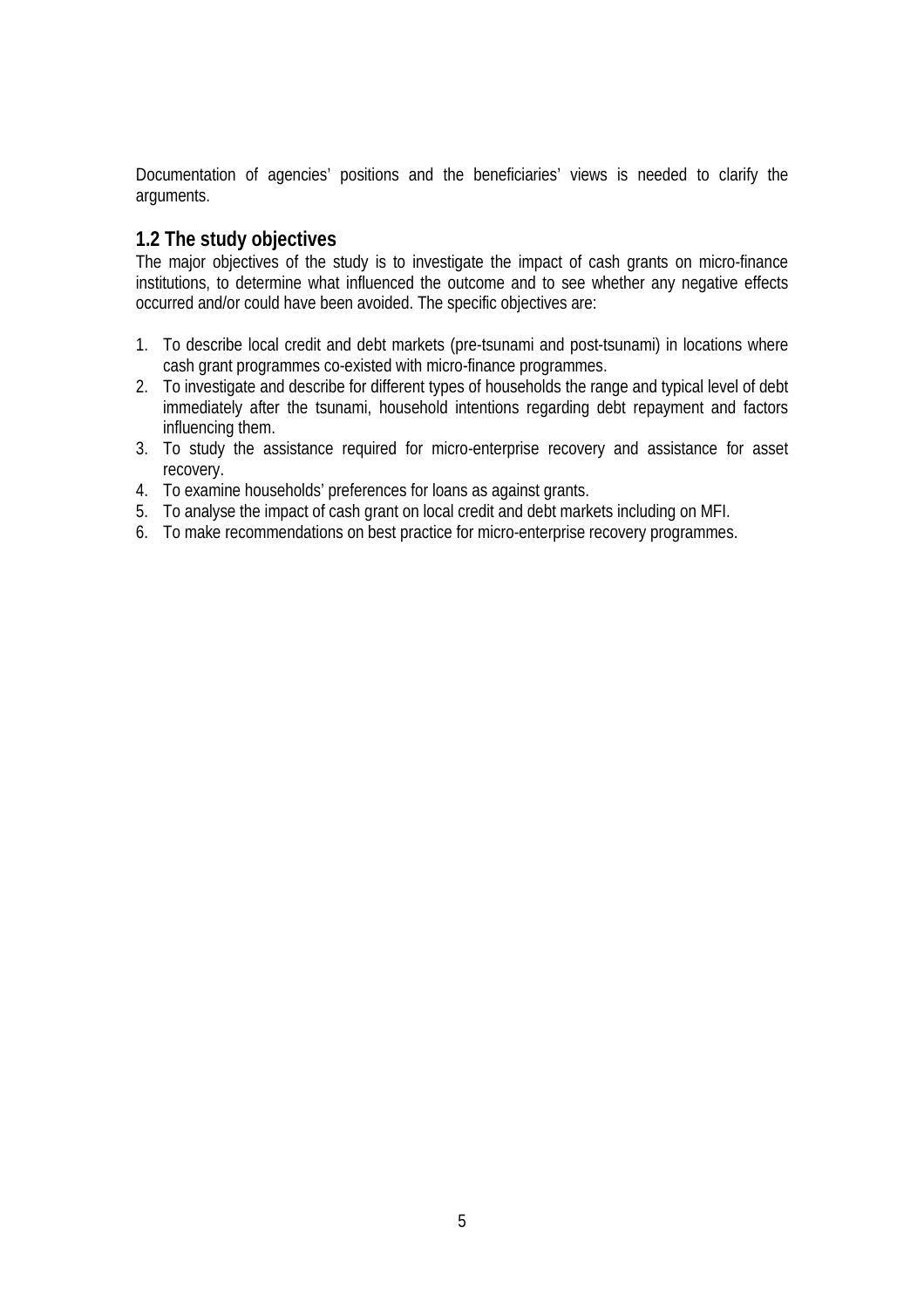## **2. Research methodology**

#### **2.1 Data collection methods**

The data for the study was mainly collected by qualitative techniques. Key informant interviews and focus group discussions were the major tools used to elicit information. Secondary data was collected from published and unpublished reports, newspaper articles and records maintained by micro-finance organisations. Key informant discussions were conducted among selected microfinance providers, namely SEEDS, SANASA, the Women's Development Federation (Janashakthi Bank), Sareeram Sri Lanka National Foundation, SWOAD, the YMCA, the Sewa Lanka Foundation, GTZ, UNDP, the Stormme Foundation, the People's Progressive Development Society (PPDS) and the Social Mobilisation Foundation (SMF). Focus group discussions were conducted in study areas where both cash grant and micro-finance programmes were implemented. Data collection was completed in late September and October 2005.

#### **2.2 Study sites**

Focus group discussions were conducted in selected tsunami-affected areas in Ampara, Batticoloa and Hambantota districts.

The coastal district of Ampara is in south-eastern Sri Lanka. The population is mainly Muslim. Some parts of the district are affected by ethnic conflict. Ampara was the district worst-affected by the tsunami, with 10,436 deaths. Almost 40,000 families (193,000 people) were affected. The tsunami hit fishing communities particularly hard. Other affected livelihood groups included farmers, casual labours, skilled workers, businessmen, petty traders and people working in the tourist sector.

Batticoloa is in eastern Sri Lanka. The majority of the districts inhabitants are Tamil, and Tamil rebels control some parts. Out of 14 DS divisions, nine were affected by the tsunami. Almost 3,200 people in the district were killed and 255,000 affected. As in Ampara, fishing communities were particularly badly hit, followed by farmers. Large-scale damage was inflicted on coconut, Palmyra, cashew and paddy cultivation.

Hambantota is a Sinhalese-dominated district in the southern part of Sri Lanka. It suffered over 4,000 deaths in the tsunami, and more than 15,000 people were displaced. More than 4,000 houses were destroyed or damaged; about 17% of the district's population was directly affected. Fishing, cultivation, trade and tourism were the most affected livelihoods. The fishing community suffered the most losses in terms of productive assets.

Field sites for the focus group discussions from selected districts were chosen to cover government-controlled areas and rebel-controlled areas, ethnic differences, regional variations and urban/rural differences. Saithamaruthu, Thirukkovil and Akkaraipatthu areas in Ampara district, Vaharai and Kaludavalvai in Batticoloa district and Andaragasyaya, Kirinda and Tangalle areas in Hambantota district were selected for the detailed study.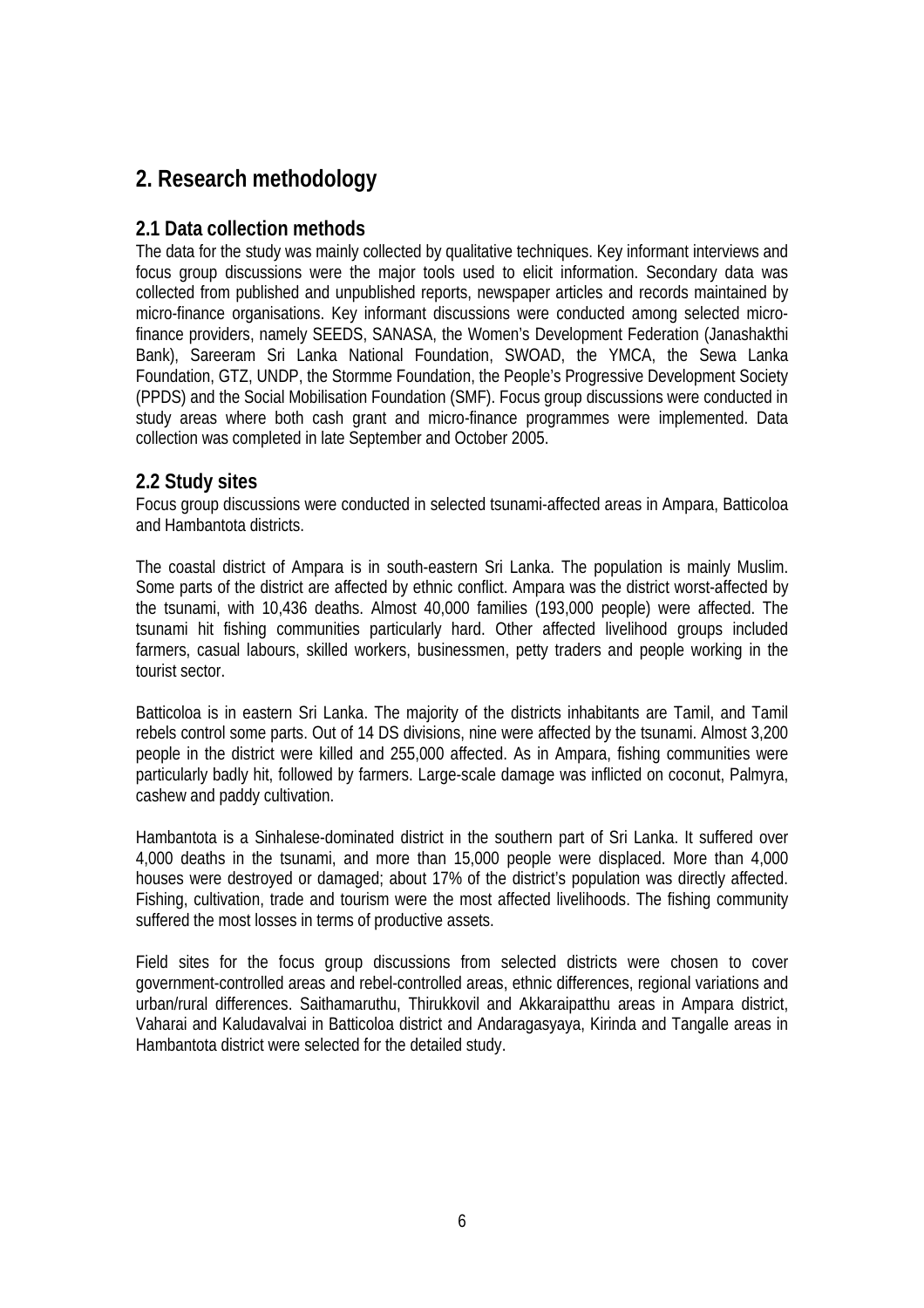## **3. The micro-finance market in Sri Lanka**

MFIs in Sri Lanka have provided important support for the development of micro and small-scale enterprises and in creating employment for poor Sri Lankans. Poor people are typically denied credit facilities in commercial financial institutions due to a lack of collateral, perceptions of risk on the part of the bank and a lack of links between poor people and the banking sector. Rural financial networks have been expanding since the 1970s. The financial sector was deregulated in 1977, and Regional Rural Development Banks (RRDB) were established in 1986.

There are three main types of MFI (Attanayake, 1997):

- i) Formal credit institutions This category includes state and private commercial banks and RRDBs.
- ii) Co-operatives Thrift and credit cooperative societies (TCCS) and Co-operative Rural Banks (CRB) linked to multi purpose co-operative societies (MPCS) are the major players in the co-operative sector dealing with rural credit.
- iii) Semi-formal financial institutions This group consists of a large number of micro-finance institutions run by NGOs and community-based organisations (CBOs). Sarvodaya Economic Enterprise Development Services (SEEDS), SANASA, Janashakthi Bengu Sangam, SWOAD, SAREERAM and the Social Mobilisation Foundation are among the more important semi-formal financial institutions.

In addition to the above three categories of MFI, informal sources of micro finance play a prominent role in providing financial services to the poor, both in rural and urban areas. Village moneylenders and shopkeepers are also major sources of informal credit.

The micro-finance sector is active in most parts of the country. There are about 14,000 microfinance outlets, with an average coverage of 1,300 people per outlet (Daily Mirror, 2005). Relative to population, there is a higher concentration of MFIs in the south than in the conflict-affected north and east. The average value of loans is equivalent of Rs4,000 per family in the south, and less than Rs500 per family in the north and east. On average, over one loan is given for every two families in the south; in Batticoloa, Trincomalee, Jaffna and Wanni the ratio is one for every 14 families (Gant et al., 2002).

The market is dominated by small MFIs and community-based micro-finance groups. MFIs mostly do not have any micro-finance strategy or know-how, and there is a lack of regulatory frameworks. Local NGOs account for on average less than 5% of micro-credit provision nationally, but for between 50% and 90% in the north and east. There are very few professional MFIs in the north and east.

The cooperative model is the largest service provider in terms of number of loans, which are mainly offered through CRB and TCCS. These institutions supply micro-credit largely from members' savings deposits. Of the major micro-finance providers, the co-operative sector has provided about 50% of the total number of micro-loans, and disbursed Rs6.1 billion during 2000. Samurdhi is the largest service provider among government MFIs, and disbursed Rs1,659 million in loans among 182,839 beneficiaries during 2004. SEEDS is the largest private sector service provider in the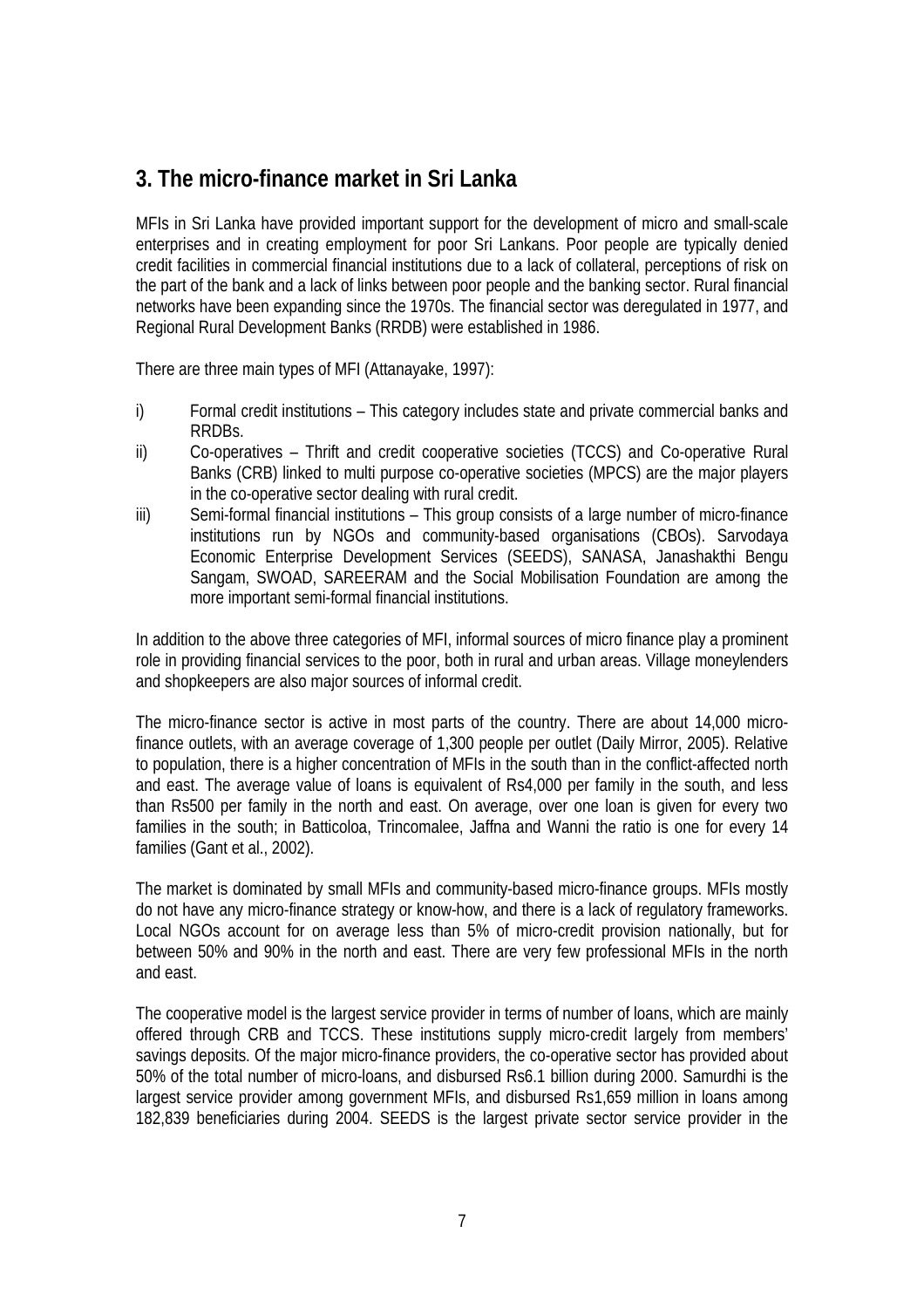country; it disbursed Rs1,064.3 million among 45,457 clients in 2003. Table 2 illustrates the performance of some major MFIs in Sri Lanka.

Past experience in government-sponsored agricultural micro-finance programmes and with microfinance programmes implemented by aid agencies is of poor loan recovery and loan write-offs. The micro-credit programme implemented by two state-owned commercial banks (People's Bank and Bank of Ceylon) between 1978 and 1994 reported 71% and 64% recovery rates respectively; UNDP's revolving fund programme managed 35% recovery (Mitchell, 2005). Although most of the MFIs operated by NGOs show very high recovery rates of over 90%, MFIs have not adopted international standards in calculating loan recovery and have not incorporated the portfolio at risk ratio in their calculations. The delinquency rate for most MFIs in Sri Lanka is below 60%, which is very low (personal communication with Stromme Foundation, GTZ and ILO). As Mitchell (2005) points out, the entire micro-finance sector in Sri Lanka except CRBs and RDBs is subsidised by donors or the government, which means that it is unsustainable.

|                              |                                                         |                                         |        |              |                                 | (Rs. million)                             |            |       |
|------------------------------|---------------------------------------------------------|-----------------------------------------|--------|--------------|---------------------------------|-------------------------------------------|------------|-------|
| <b>Type of Savings</b>       | $Co$ -op-<br>erative<br>Rural<br><b>Banks</b><br>(CRBs) | Regional<br>Development<br>Banks (RDBs) | SANASA | <b>SEEDS</b> | Jana-<br>Shakthi<br><b>Bank</b> | SANASA<br>Develop-<br>ment<br><b>Bank</b> | Total      | $\%$  |
| <b>Total savings</b>         | 18,688                                                  | 6,344                                   | 4,902  | n.a.         | 65                              | 1,490                                     | 31,48<br>9 | 100.0 |
| Savings                      | 13,477                                                  | 4,102                                   | 1,385  | n.a.         | 28                              | 380                                       | 19,37<br>2 | 61.5  |
| Special savings              | 5,211                                                   | 0                                       | 1,899  | n.a.         | 17                              | 6                                         | 7,133      | 22.7  |
| Fixed deposits               | 0                                                       | 2,242                                   | 741    | n.a.         |                                 | 943                                       | 3,927      | 12.5  |
| <b>Shares</b>                |                                                         | 0                                       | 877    | n.a.         | 19                              | 161                                       | 1,057      | 3.4   |
| <b>Total loans granted</b>   | 3,327                                                   | 6,345                                   | 3,176  | 1,039        | 367                             | 646                                       | 14,90      | 100.0 |
|                              |                                                         |                                         |        |              |                                 |                                           | 0          |       |
| Agriculture                  | 850                                                     | 497                                     | 573    | 103          | 308                             | 7                                         | 2,338      | 15.7  |
| Animal husbandry             | 101                                                     | 64                                      | 165    | 29           | 0                               | 0                                         | 359        | 2.4   |
| Fisheries                    | 33                                                      | 47                                      | 0      | 18           | 0                               | 0                                         | 98         | 0.7   |
| Small industries             | 280                                                     | 340                                     | 62     | 157          | 29                              | 12                                        | 880        | 5.9   |
| <b>Building construction</b> | 185                                                     | 0                                       | 1,233  | 0            | 0                               | 56                                        | 1,474      | 9.9   |
| Project/commerce             | 226                                                     | 499                                     | 288    | 564          | 0                               | 209                                       | 1,786      | 12.0  |
| Other                        | 1,652                                                   | 4,898                                   | 855    | 168          | 30                              | 362                                       | 7,965      | 53.5  |

#### **Table 2: Savings mobilisation and loan disbursements of selected MFIs (2003)**

Source: Central Bank of Sri Lanka, 2004

#### **3.1 Access for the poor**

Many poor Sri Lankans are ineligible for formal credit, and prefer semi-formal and informal credit sources. Reasons include:

- Informal sources are more convenient, and a loan is supplied on the spot.
- Formal credit requires long procedures and paperwork and takes time to come through, which means it might not be available when needed.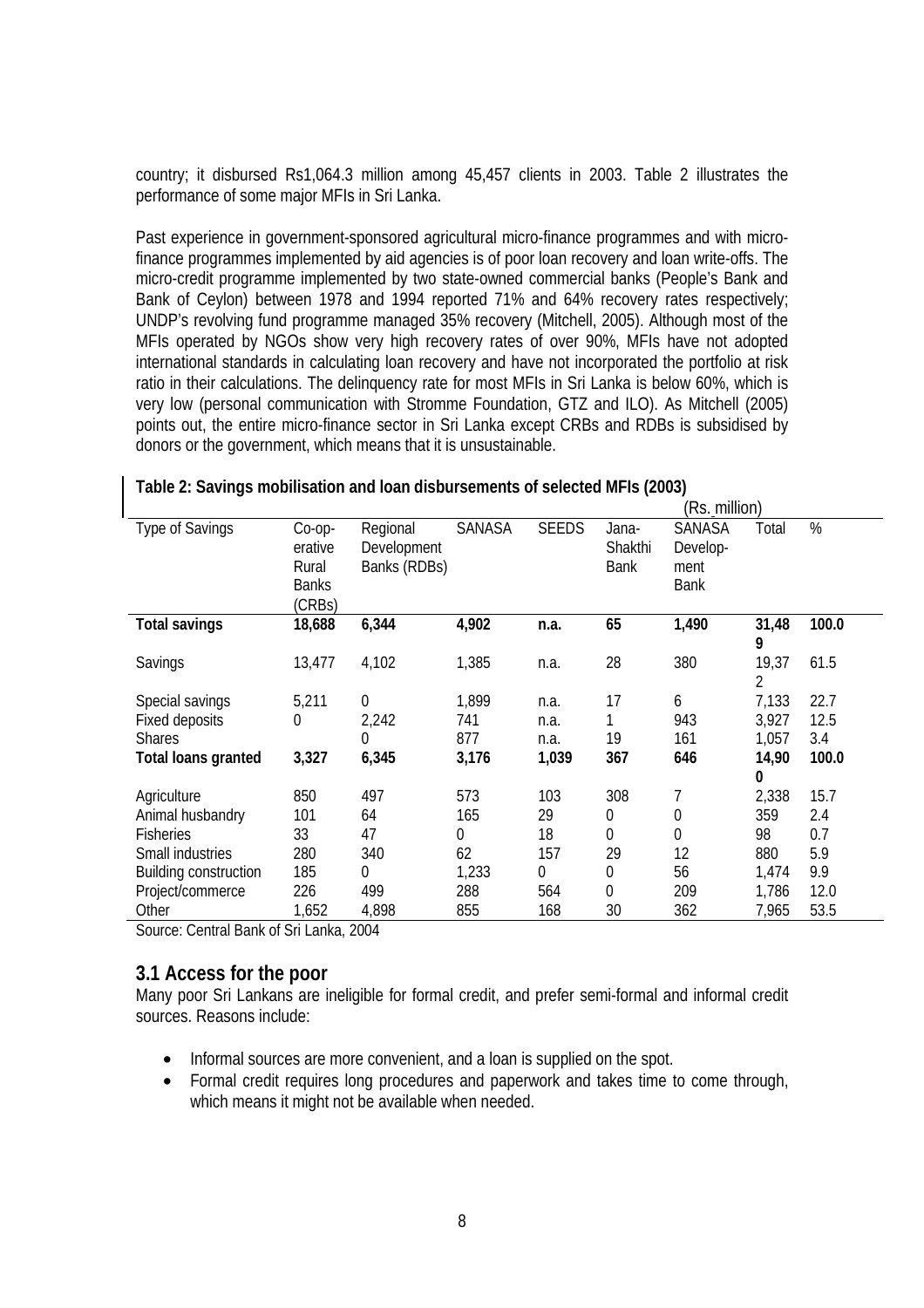• Formal credit incurs hidden costs such as transport costs and loss of labour time due to multiple trips to the bank and the requirements of guarantors.

Levels of access to MFIs by poor people are given in Table 3. The table highlights that majority of the poor who have accessed MFIs are women.

| MFI                                 | Total actual clients as |             | Poor clients as at   % of poorest clients |
|-------------------------------------|-------------------------|-------------|-------------------------------------------|
|                                     | at end of 2004          | end of 2004 | that as women                             |
| Samurdhi Authority of Sri   467,565 |                         | 467,565     | 65                                        |
| Lanka                               |                         |             |                                           |
| <b>SEEDS</b>                        | 431,181                 | 261,108     | 61                                        |
| Samastha Lanka<br>Praja             | 43,212                  | 32,468      | 81                                        |
| Sanwardana Mandalaya                |                         |             |                                           |
| Agro-micro finance                  | 23,562                  | 9,750       | 73                                        |
| Christian Children Fund             | 3,000                   | 3,000       | 87                                        |

#### **Table 3: Poor people's access to MFIs**

Source: Daily Mirror, 12.12.2005

Access to financial services for the very poorest is often denied by most of the major MFIs, partly because of fears of risky lending. In other words, most of the MFIs target the entrepreneurial poor. The major problem experienced by small-scale entrepreneurs in the past has been securing the credit to start an enterprise (Colombage, 2004; Aheeyar, 2004). Lack of collaterals prevents MFIs from providing larger loans.

#### **3.2 Interventions**

The main features of micro-finance interventions undertaken by most MFIs included easy access to poor people, group-based savings, group-based lending and group collateral and credit-plus services. The interventions are aimed at promoting income-earning opportunities and capacity development.

The development approaches adopted by MFIs have a number of similarities. The fundamental aspect of the approach is the establishment of small groups at grass-root level. Groups normally comprised 5–7 members, living in the same village and with a more-or-less equal social and economic status. A federation of small groups at village level forms a village micro-finance society or self-banking society.

Group savings programmes aim to promote saving habits among poor people and enhance their financial management skills. Second, they serve as an entry point for social mobilisation and a focus for collective action. Third, group savings and intra-group lending reduce the vulnerability of poor people by providing speedy access to cash and reducing dependence on high-interest informal moneylenders. Fourth, saving mobilisation reduces the risk involved in the MFI lending to the poor (Gunathilaka & Salih, 1999).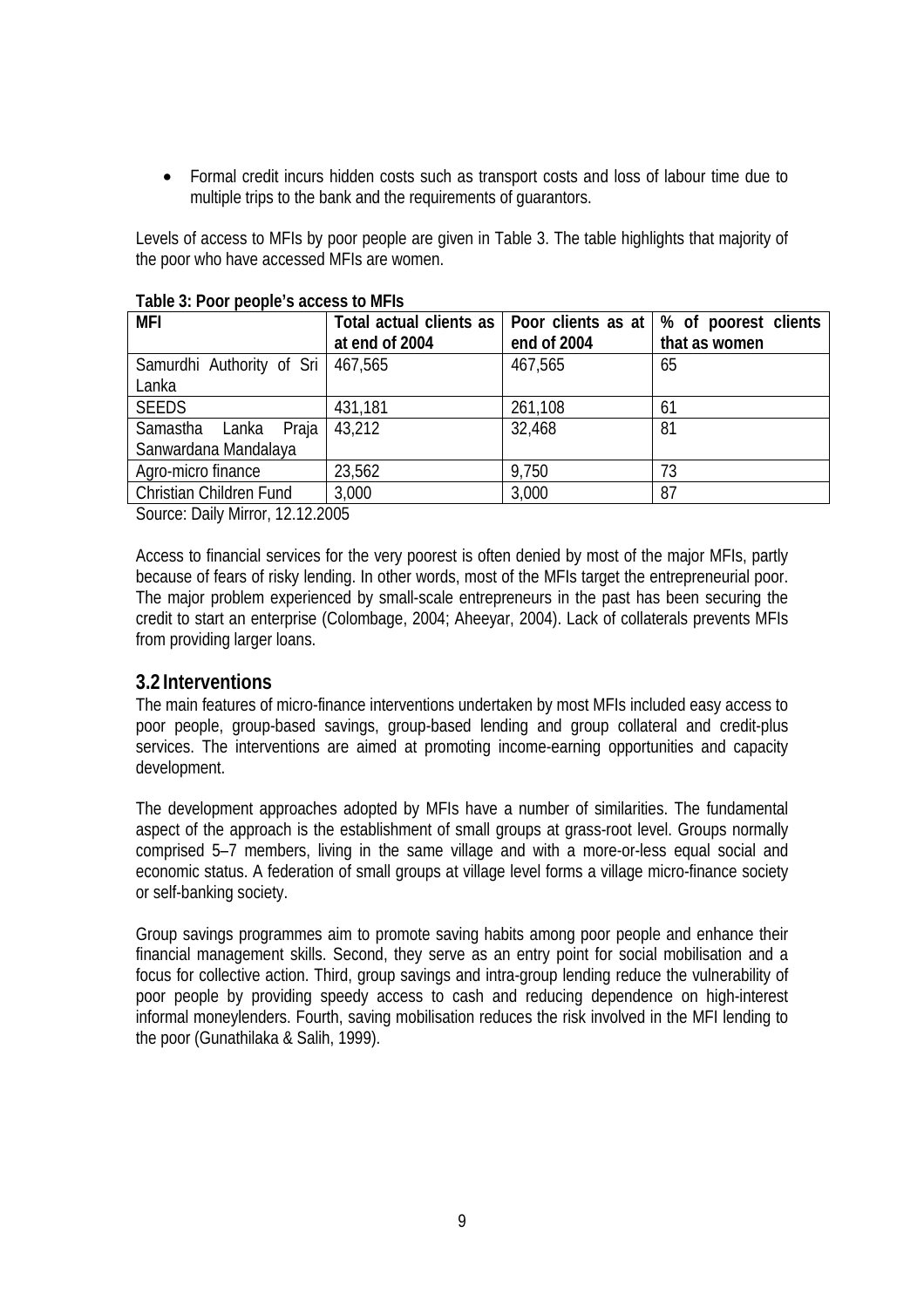#### **3.3 The impact of the tsunami on the local financial market**

The impacts of the tsunami on micro-finance service providers were seen across the sector in damage to the infrastructure, the loss of documents, the death and injury of customers and bank staff and asset losses incurred by customers. MFIs were affected by the disaster in several ways.

- As most of the MFIs are dependent on people saving, there were liquidity problems due to the immediate decline in inflows of cash.
- In most MFIs, transactions were very limited in the three months after the tsunami. Most transactions involved withdrawals rather than deposits.
- There was a decline in repayments of loan instalments soon after the emergency.
- Some of the members of MFIs had died or had lost their immediate family members or their belongings.
- Some members had lost livelihood assets and income sources, preventing them from repaying loans.

A survey report prepared by GTZ and SLBDC (2005) on tsunami-affected MFIs shows that about 31,000 MFI members were directly affected by the tsunami. Out of this, 14,000 were from the southern coastal belt and 17,000 from the north-east. Approximate losses incurred by MFIs in the south is about Rs21.6 billion. Losses sustained by MFIs in the north and east were around Rs10.62 billion (*ibid.*).



#### **Figure 1: Tsunami-affected micro-finance membership**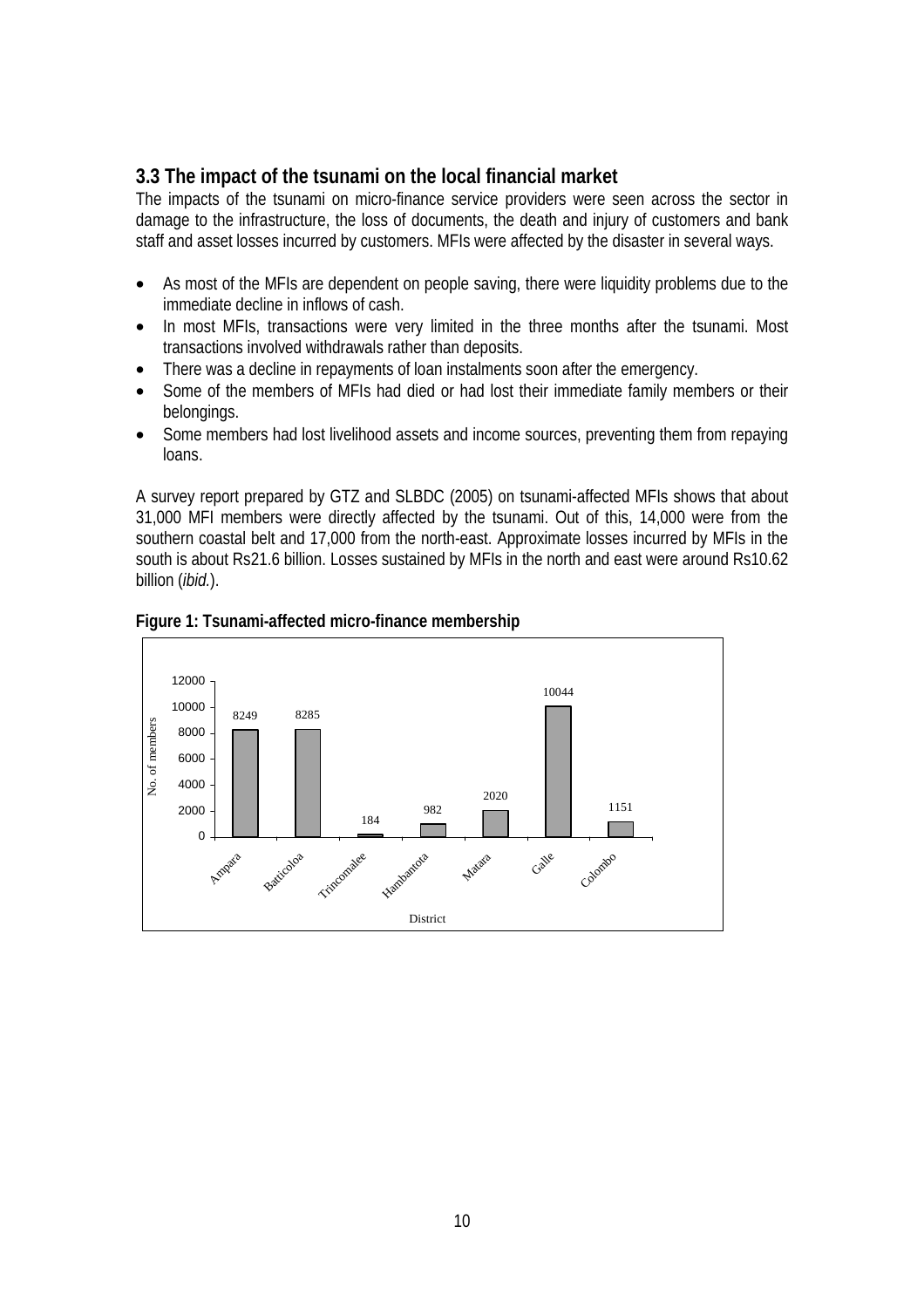**Figure 2: Tsunami-affected MFI staff\*\*** 



\*\* Includes loss of life of staff or loss of lives of family members or loss of assets and other belongings

The following organisations were among those worst affected by the tsunami.

- 1. SWOAD, Ampara **1. SWOAD, Ampara** 1. RS6.0 billion loss
- 2. Ruhunu Develiopment Bank Rs3.5 billion loss
- 3. SANASA, Galle branch Rs7.5 million loss
- 4. Women's Development Federation (WDF) Rs2 million loss (Janashakthi Bank, Hambantota)
- 
- 

About 1,500–2,000 members of WDF with a total debt of Rs10 million were affected. WDF incurred losses of Rs2 million due to the death of members and damage to property. The Derba project in Batticoloa district had 64 branches with 36,000 members. The project incurred losses of Rs6.5 million after the tsunami. The YMCA in Batticoloa had about 450 tsunami-affected members out of a total of 2,300. Twenty-seven SANASA banking societies were damaged. Approximate losses came to Rs300 million. About 27,000 members of SANASA were affected in all (Personal Communication, SANASA Federation, Colombo). No government policy is in place to waive or forgive the debts of disaster-affected communities.

Loan recovery rates started to pick up 3–4 months after the tsunami. According to the YMCA in Batticoloa, loan recovery rates before the tsunami were 95.3%, falling to 74% and 65% in January and February 2005 and then recovering to 85% in October 2005. YMCA reduced monthly interest rates from 2% to 1.8% for tsunami victims. The impact of the tsunami on the performance of YMCA-Batticoloa's micro-finance women's empowerment project is illustrated in Figures 3–5.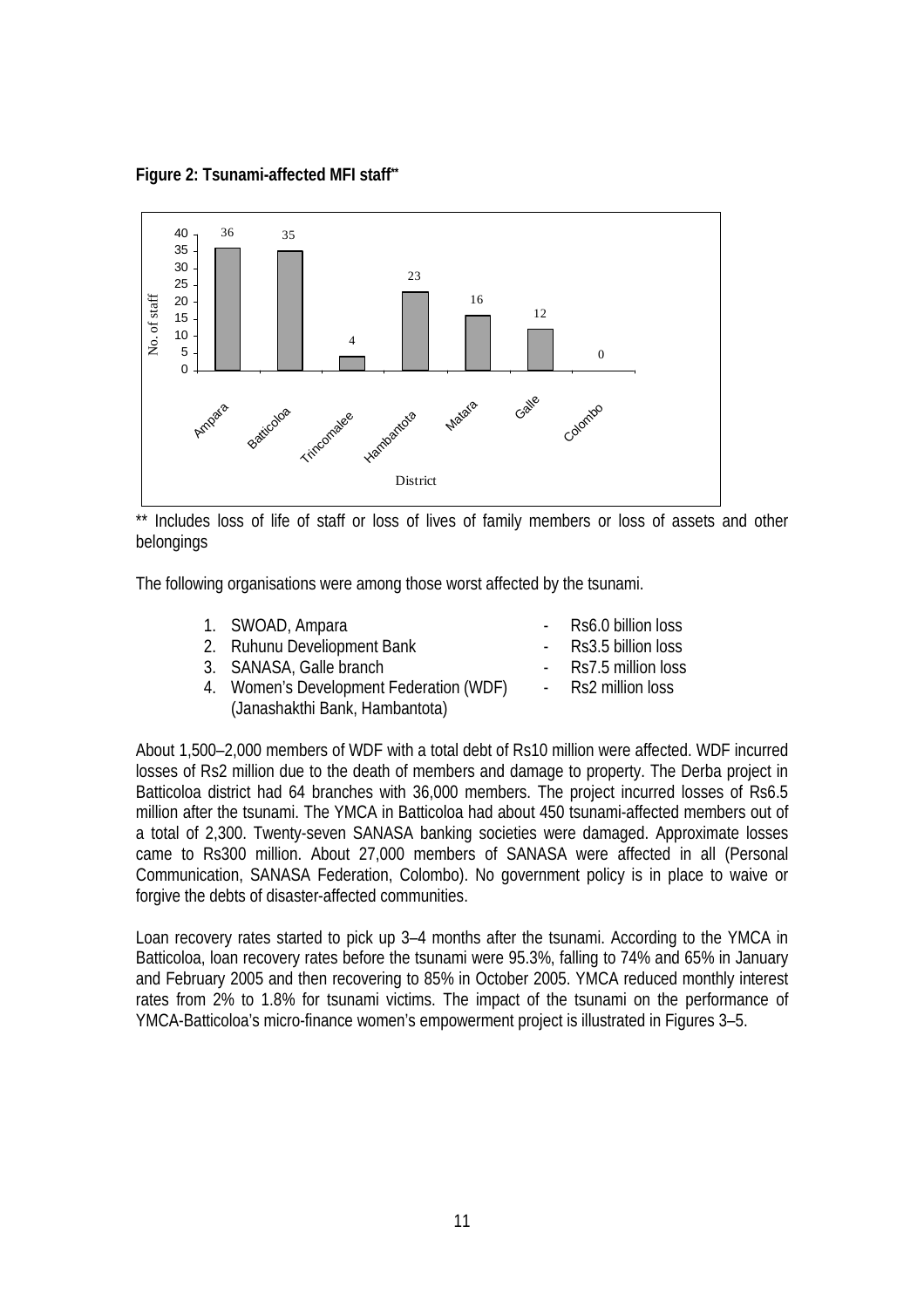

*Source: Women's empowerment project, YMCA, Batticoloa* 



*Source: Women's empowerment project, YMCA, Batticoloa* 



*Source: Women empowerment project, YMCA, Batticoloa*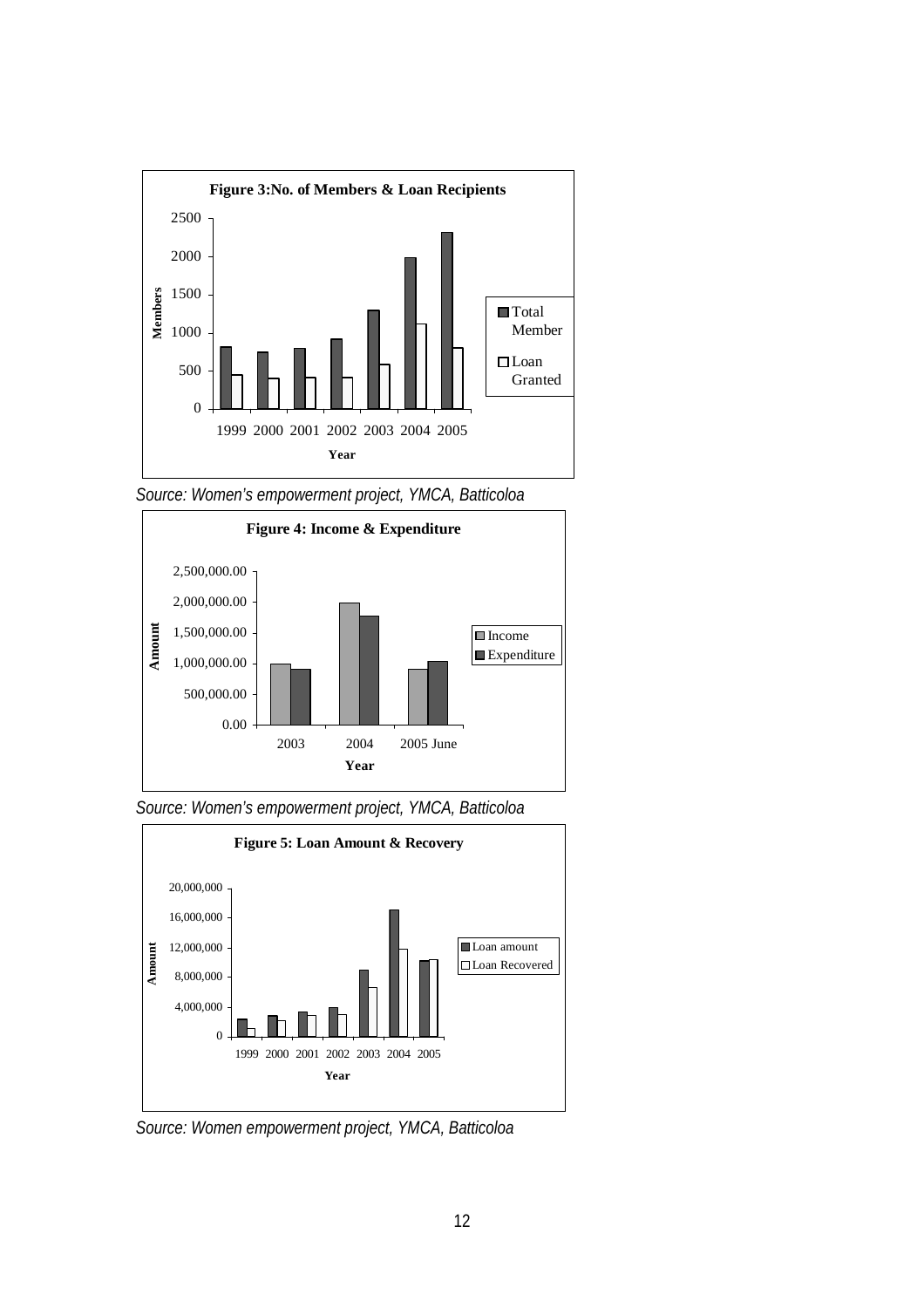SEEDS has written off about Rs20 million in loans to members who lost livelihood assets completely. The total value of loan defaults to SEEDS is Rs75 million. About Rs55 million in loans will be rescheduled. SEEDS disbursed 18,321 loans between October and December 2004 worth Rs510.5 million, but this number had fallen to 12,670 in July–September 2005, worth Rs421.11 million. SEEDS Batticoloa wrote off the loans of 75 beneficiaries totalling Rs247,000, and introduced a six-month grace period. About 2% of affected members in Batticoloa refused to pay their debts. Loan recovery rates for SEEDS Batticoloa are given below.

| November 2004 | 91% |
|---------------|-----|
| December 2004 | 84% |
| January 2005  | 84% |
| February      | 62% |
| August 2005   | 91% |

Loan recovery rates for SWOAD are as follows:

| November 2004     | 98% |
|-------------------|-----|
| January 2005      | 20% |
| February 2005     | 20% |
| <b>March 2005</b> | 70% |

#### **3.4 Levels of debt**

The level of debt in communities varies depending on wealth groups, urban and rural differences and government-controlled and rebel-controlled areas. Context determines differences in living style, access to financial sources, opportunities for investment and the scale of operation of micro enterprises, which determines financial needs and debt levels.

Government-controlled areas generally have relatively greater access to financial services from commercial banks, development banks, MFIs and informal money-lenders. People in rebelcontrolled areas normally receive financial services from MFIs and informal money-lenders. Outreach of licensed commercial and development banks in rural sectors is very poor. The difference in availability of formal banks is one factor which determines the level of dependency on informal money-lenders. Despite the availability of commercial banks, people from low wealth groups do not rely on commercial banks for credit; instead, they commonly pawn of jewellery. Vinay Raj (2005) shows that lending to the poor from two state-owned commercial banks in Batticoloa district accounts for just 2% of the total portfolio. The amount of credit provided by MFIs is decided based on the level of savings, the performance of the beneficiary in past debt repayment and the credit culture of fellow members of the group. Beneficiaries have to begin with small loan amounts (Rs.3,000–5,000); larger amounts are disbursed by stages based on previous performance.

Debts held by communities after the tsunami in selected locations are described below.

#### **1) The Vaharai rebel-controlled area**

Large numbers of small micro-finance organisations function in the area. People have a typical pretsunami debt level of Rs5,000–10,000 from Samurdhi microfinance and other local organisations.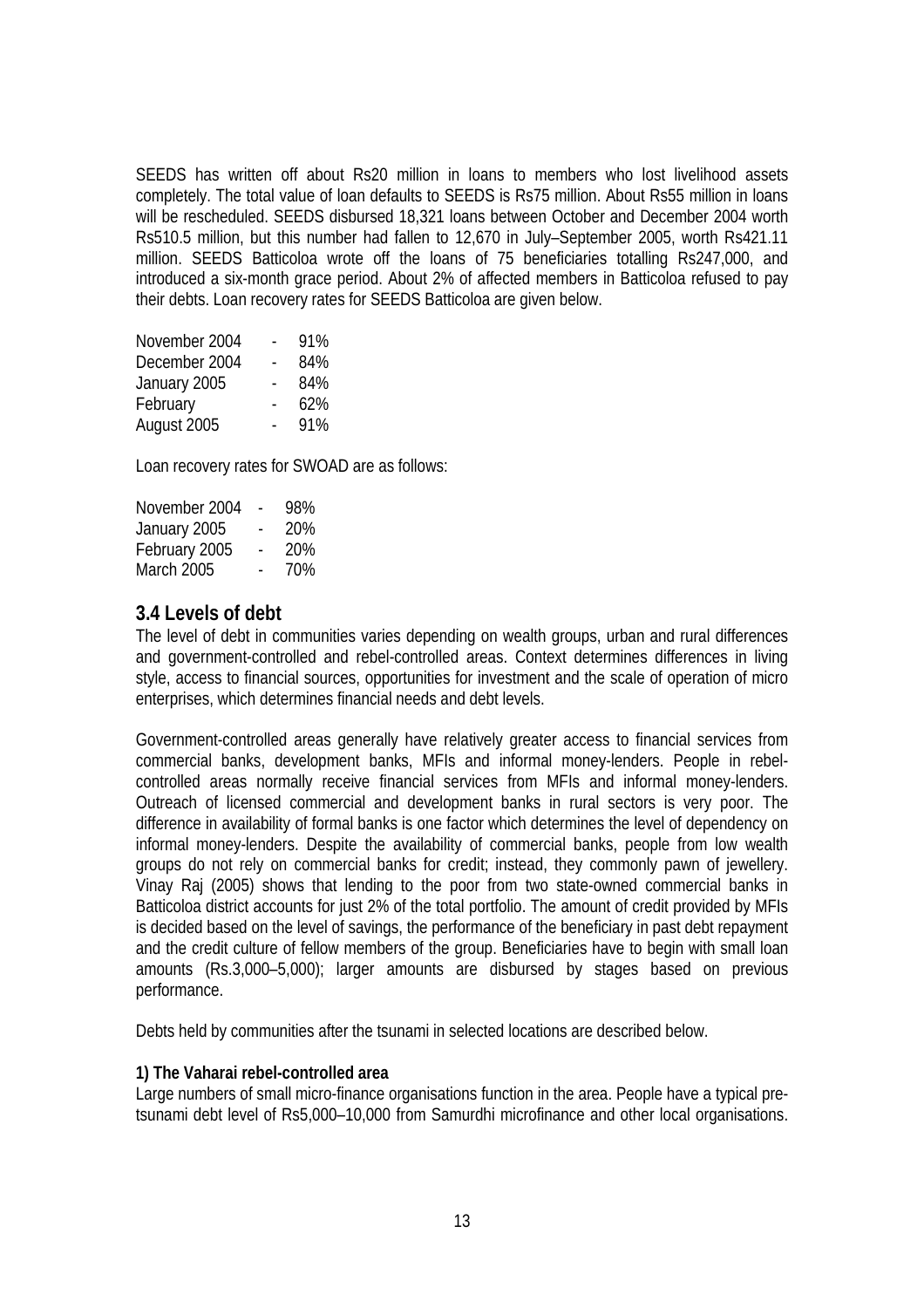Debts were incurred for livelihood activities, especially to purchase fishing nets and implements and for seasonal agricultural activities. The beneficiaries paid back their debts from the seasonal income they earned from fishing and agriculture. However, the majority of affected people lost their livelihood assets and working capital, or lost their crops due to salinisation.

Most of the MFIs working in the area are delivering services through village-level CBOs or selfbanking societies. Most national MFIs are reluctant to operate for security reasons and because of the high risks associated with loan recovery. People are highly dependent on informal moneylenders during the farming and fishing off-season. The interest rate varies from 60–120% per annum. Beneficiaries had a debt level of Rs1,000–2,000 from informal money-lenders, and had paid only the interest portion of the loan some months after tsunami, out of earnings from CFW and other cash transfers.

#### **2) Kaludavalia in Batticoloa district (a government-controlled area)**

People have access to national-level MFIs, local MFIs and commercial banks. A commercial bank is 12km away from the village. People in low wealth groups had a typical pre-tsunami debt level of Rs.12,000, ranging up to Rs.20,000. They had borrowed from MFIs, village money-lenders and village traders, and by pawning in commercial banks. The majority of the loans were taken out for livelihood purposes. One farmer said that he had obtained Rs.8,000 from Sareeram MFI to cultivate 1.5 acres of rice land, but the total cost of cultivation was Rs.20,000, and he had borrowed the difference from a trader. The farmer had signed a forward selling contract with the trader, who supplied fertilizer, agro-chemicals and seeds.

#### **3) Thirukkovil in Ampara district (a remote village)**

Area-based local MFIs such as SWOAD and NEIAP and national MFIs such as Samurdhi are major actors in the micro-finance market. Pawning to informal money-lenders is also popular. Typical debt levels range from Rs.5,000 to Rs.15,000 among low-wealth tsunami-affected communities. The major source of finance for wage labourers and the poorest were informal money-lenders and traders in the village. The amount of debt to informal money-lenders is Rs.1,000 to Rs.3,000.

#### **4) Akkaraipaththu**

Akkaripaththu is a peri-urban area of Ampara district. Formal banks, MFIs and informal moneylenders are all accessible. Beneficiaries belong to low-wealth groups, and have a debt level ranging from Rs.8,000 to Rs.20,000. Although there is a large number of formal financial organisations in the area, pawning and purchasing on credit from traders were the most popular method of meeting emergency financial needs among low-wealth groups.

#### **5) Kirinda**

Kirinda is a remote village in Hambantota district. The nearest township is 14km from the village. Beneficiaries mostly use MFIs and informal money-lenders for their credit needs. Farmers in the village obtained Rs.10,000–Rs.15,000 for cultivation, mainly through pawning. The Christian Children's Fund (CCF) also provided credit to farmers.

Since Kirinda is a place of worship and local tourism, a large number of people depend on smallscale trading and mobile businesses. These traders had a pre-tsunami debt of Rs.10,000– Rs.30,000. However, loss of assets ranged from Rs.25,000 to Rs.50,000.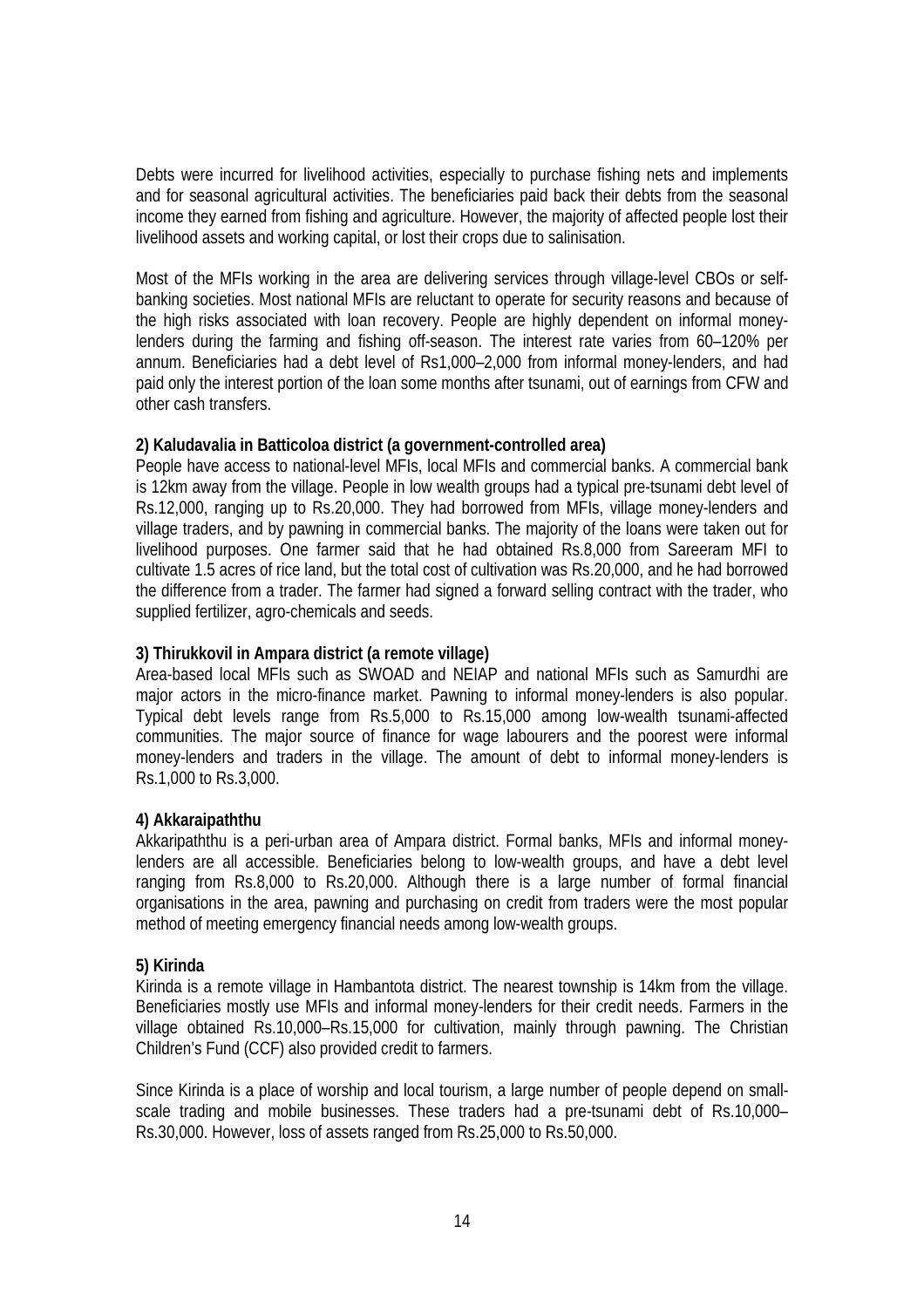Fishermen obtained loans ranging from Rs.5,000 to Rs.20,000 partly for livelihood needs and partly to meet consumption needs during the off-season. They paid the interest component of the loan after the tsunami out of various cash transfers.

#### **6) Andaragasyaya**

Andaragasyaya is closer to Kirinda village. The majority of beneficiaries were upland cultivation farmers (non-rice farmers). The costs of the cultivation of non-rice crops were higher compared to rice cultivation. Farmers generally obtained initial capital for cultivation through pawning jewellery and from self-banking societies (MFIs) in the village. The payment of the loan plus interest takes place after harvesting. The tsunami caused a complete loss of crops and prevents them from paying debts. Most of the beneficiaries have paid the interest component of the pre-tsunami loan using cash transfers. The current debt level ranges from Rs5,000 to Rs35,000. The typical level of loan among farmers is about Rs.15,000.

#### **3.5 MFI interventions after the tsunami**

Some examples of MFI interventions post-tsunami include:

- YMCA Batticoloa distributed a cash grant for 300 victims selected by village animators at a rate of Rs.5,000 to meet the emergency expenses.
- SAREERAM Sri Lanka National Foundation provided micro-finance services to its 5,095 members in 65 villages in Batticoloa, Ampara and Polonnaruwa districts.
- SWOAD, one of the worst-affected MFIs, implemented livelihood recovery projects as a PO on behalf of Oxfam GB in Thirukkovil and Vinayagapuram divisions of Ampara district. The total value of the project was Rs.40,934 million, targeting 1,505 beneficiaries.
- SANASA, one of the leading MFIs, implemented a large number of livelihood recovery programmes in various parts of the country, among members and non-members. In Matara district alone, SANASA provided conditional cash grants for livelihood recovery valued at Rs.4.05 million among 390 beneficiaries as a first instalment, and Rs1 million among 124 beneficiaries as a second instalment.

**Box 1: Cash grants for livelihood recovery through CBOs** 

Kirinda attracts a large number of pilgrims during festive seasons, which provides substantial income for petty traders in the village. CARE targeted 50 tsunami-affected petty traders for an economic recovery programme. The selected beneficiaries were provided Rs5,000 cash through a petty traders' association (a CBO). The traders decided to pay back the cash grant to the CBO with a 1% monthly interest rate within six months. Cash repaid was to be used as a CBO revolving fund for the benefit of the members. At the time of the research, beneficiaries had paid back over 75% of the cash provided to the CBO. The revolving fund was expected be very useful in enabling CBO members to earn additional income during festive seasons.

There were reports of uncoordinated and poorly targeted cash grants. Some areas attracted a large number of NGOs and aid agencies, resulting in more cash and in-kind assistance than was required. According to the MFIs, this had a negative impact on repayment cultures and on the honesty of beneficiaries. There is insufficient evidence to prove that excessive cash grants affected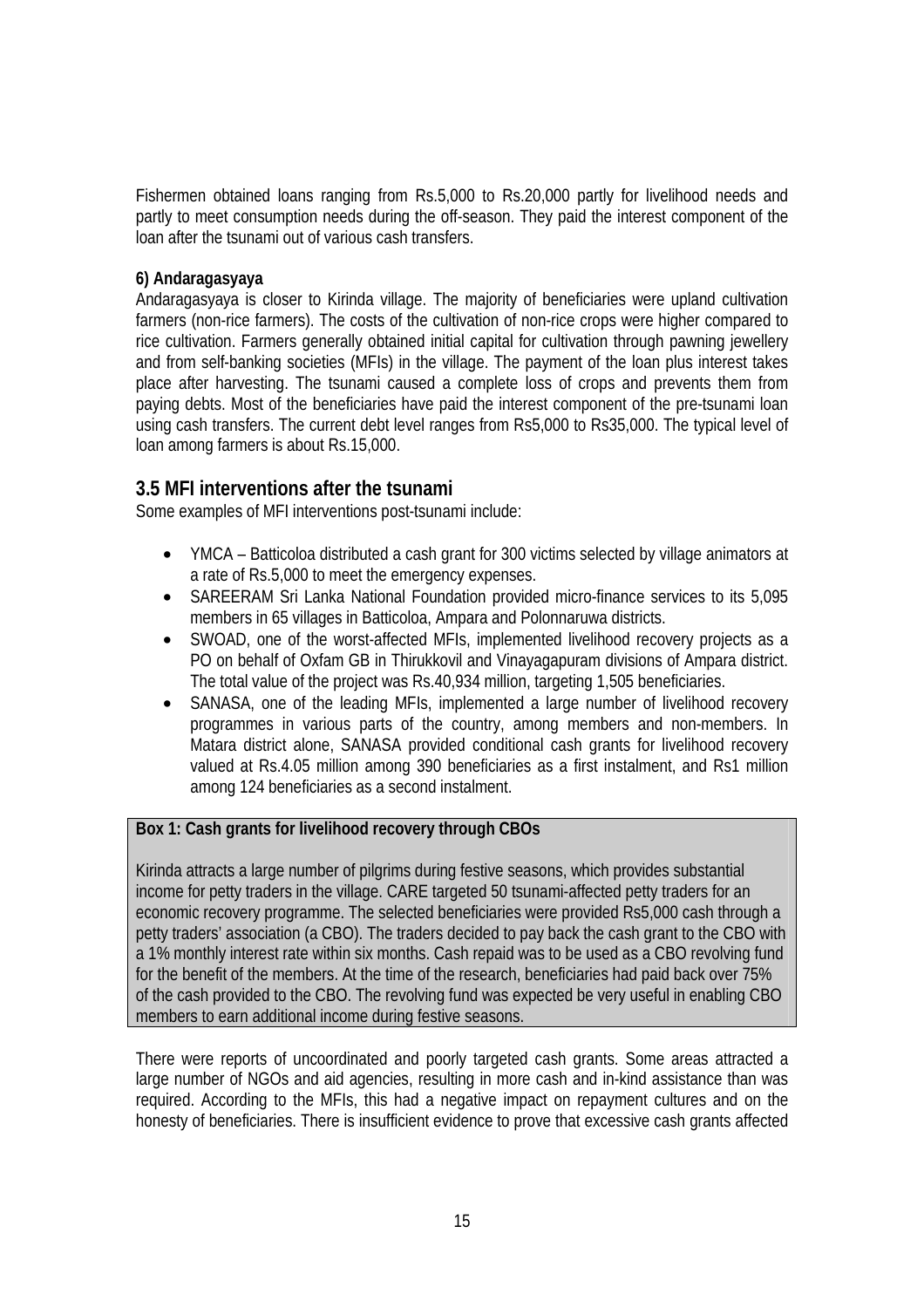the repayment culture of beneficiaries. In any case, the problem lies not with the concept of cash assistance, but with a lack of coordination and improper targeting in its delivery.

A considerable number of beneficiaries in all locations used some portion of cash transfers for pretsunami debt repayment, either to host families or to formal or informal lending institutions (Helvetas, 2005). Recipients reported that reasons for making repayments out of grants included pressure exerted by members of micro-finance beneficiary groups, a reluctance to accept longterm indebtedness, the fact that, via transfers, the cash to settle debts was available, to safeguard the asset provided as surety to obtain the loan and to protect the MFI from financial collapse. Beneficiaries who had obtained credit from informal sources had to pay the loan off unless the money-lender wrote it off, otherwise they faced intimidation and harassment. Some beneficiaries obtained credit from commercial banks for house reconstruction, using the house itself as collateral. At the same time, there is evidence from all the selected locations that some beneficiaries were repaying loans out of income from livelihood activities started with working capital provided by the cash transfer.

#### **Box 2: Using cash grants for debt repayment: some examples**

#### *Kaludavalai village*

A man had obtained Rs.20,000 for agricultural purposes from a commercial bank through pawning jewellery. He paid back Rs.10,000 of the loan after the tsunami using a cash grant provided by the government to the bank.

A woman had a debt of Rs.5,000 owed to Samurdhi bank. She settled the debt using a cash grant provided by the government.

#### *Akkaraipathu peri-urban area*

A small trader obtained a Rs30,000 loan for his business. He repaid Rs5,000 out of government cash transfers.

A poultry farmer lost all his assets in the tsunami, and had debts of Rs20,000. He was given a grace period to repay his loan by the MFI, but repaid Rs.10,000 out of a government cash transfer as soon as he received the money.

#### *Kirinda village*

A farmer had a cultivation loan of Rs.30,000. He obtained Rs.5,000 from CCF and Rs.25,000 from a commercial bank by pawning jewellery. CCF wrote off the cultivation loan. He has paid Rs. 10,000 to the commercial bank from the cash transfers he received.

Another farmer had a pre-tsunami debt of Rs15,000 with a commercial bank, using his jewellery as surety. He could have paid only the interest portion of the loan after the tssunami using cash transfers, but instead decided to redeem Rs10,000 using government cash transfers.

Source: author's focus group discussions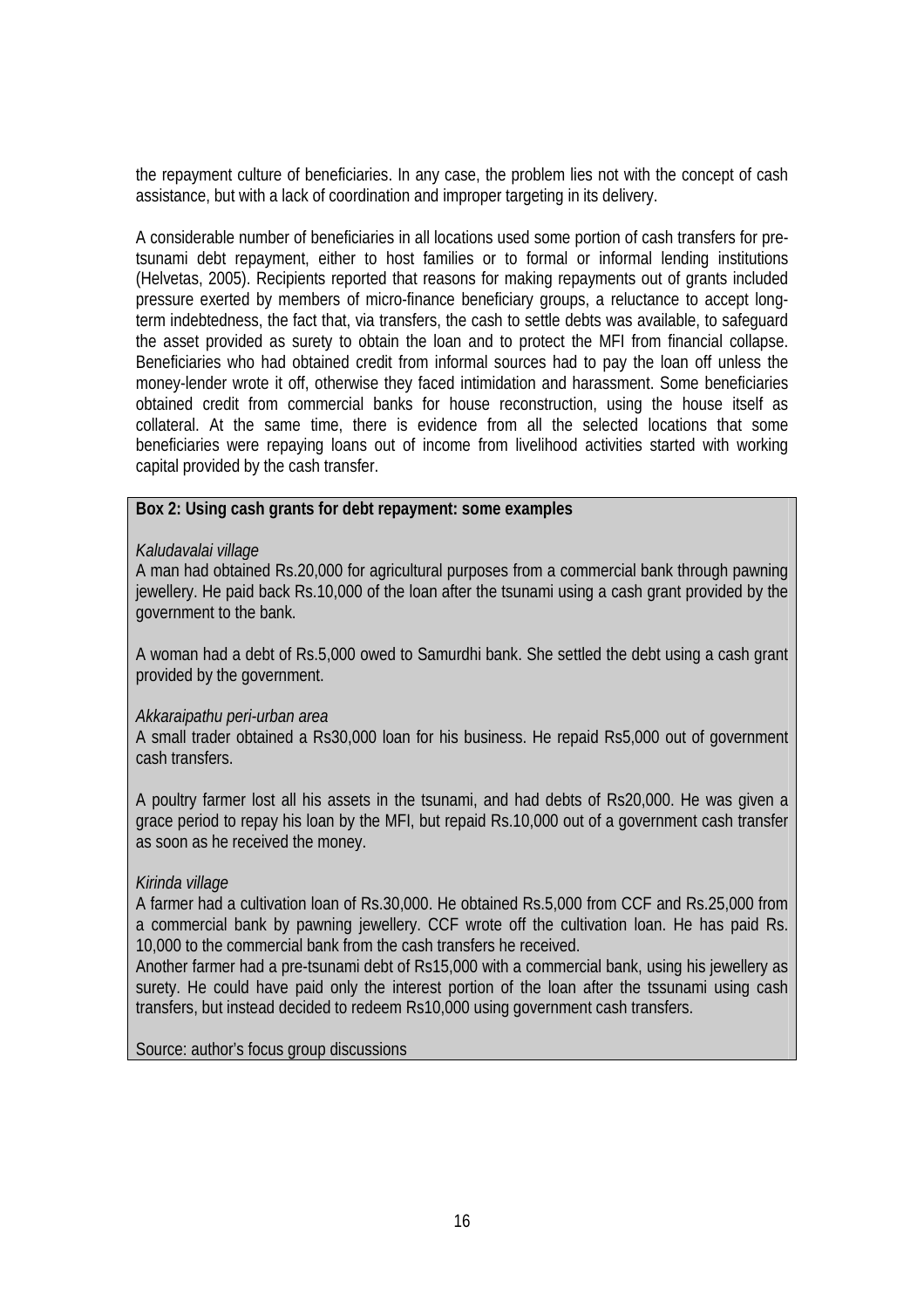#### **Box 3: Cash grants plus loan write-offs for livelihood recovery**

A five-member family in Hambantota ran a business which provided its sole income source. The breadwinner was killed in the tsunami, and business assets, household goods and working capital were destroyed. The family had a pre-tsunami debt of Rs75,000 owed to SEEDS, and a debt of Rs100,000 to a commercial bank. SEEDS agreed to write off the loan, but the bank exerted pressure on the family to repay the debt. SEEDS decided to provide a cash grant of Rs25,000 to enable the family to restart livelihood activities.

#### Source: Authors' key informant discussion, SEEDS, Hambantota

#### **3.6 Micro-enterprise recovery**

The assistance required for micro-enterprise recovery varies from Rs10,000 to Rs100,000. Rice farmers need about Rs13,000 per acre (average farm size per household is about two acres). Fishermen need about Rs40,000, rising to Rs100,000 for coastal fishing using boats. Small-scale cottage industries and self-employment need financial support of Rs.5,000 to Rs.50,000.

The government of Sri Lanka (GOSL) financed the recovery of micro, small and medium enterprises through the Central Bank of Sri Lanka (CBSL) and the National Development Trust Fund (NDTF). CBSL launched a concessionary loan scheme called 'Susahana' and the NDTF implemented a credit scheme through 52 POs working in Tsunami affected areas. Both schemes provided credit at subsidised interest rates and under relaxed collateral conditions. Interest on the Susahana loan was 6% per annum; Rs.3.8 billion had been disbursed among 8,000 borrowers by the end of September 2005. The majority of borrowers were small-scale entrepreneurs (Daily Mirror, 26.10.2005). The maximum loan per borrower is Rs.100,000 for micro entrepreneurs, Rs.10 million for small and medium-scale entrepreneurs and Rs.60 million for hotels and restaurants. The scheme provided a one-year grace period without interest; repayment has to be completed within eight years. The sectoral breakdown of the Susahana scheme is shown in Table 4.

| Sector           | No.<br><sub>of</sub> | Amonunt |
|------------------|----------------------|---------|
|                  | <b>loans</b>         | (Rs.m)  |
| Agriculture      | 52                   | 6.05    |
| Industry         | 651                  | 293.76  |
| <b>Fisheries</b> | 2808                 | 958.72  |
| Trading          | 1288                 | 659.24  |
| Tourism          | 1652                 | 988.00  |
| Transport        | 313                  | 156.13  |
| Self-employment  | 263                  | 33.45   |
| Other services   | 600                  | 410.32  |
| <b>Others</b>    | 651                  | 310.29  |
| Total            | 8278                 | 3807.96 |

|  | Table 4: Progress of the Susahana loan scheme as at 15 October 2005 |
|--|---------------------------------------------------------------------|
|--|---------------------------------------------------------------------|

*Source: Daily Mirror 26.10.2005*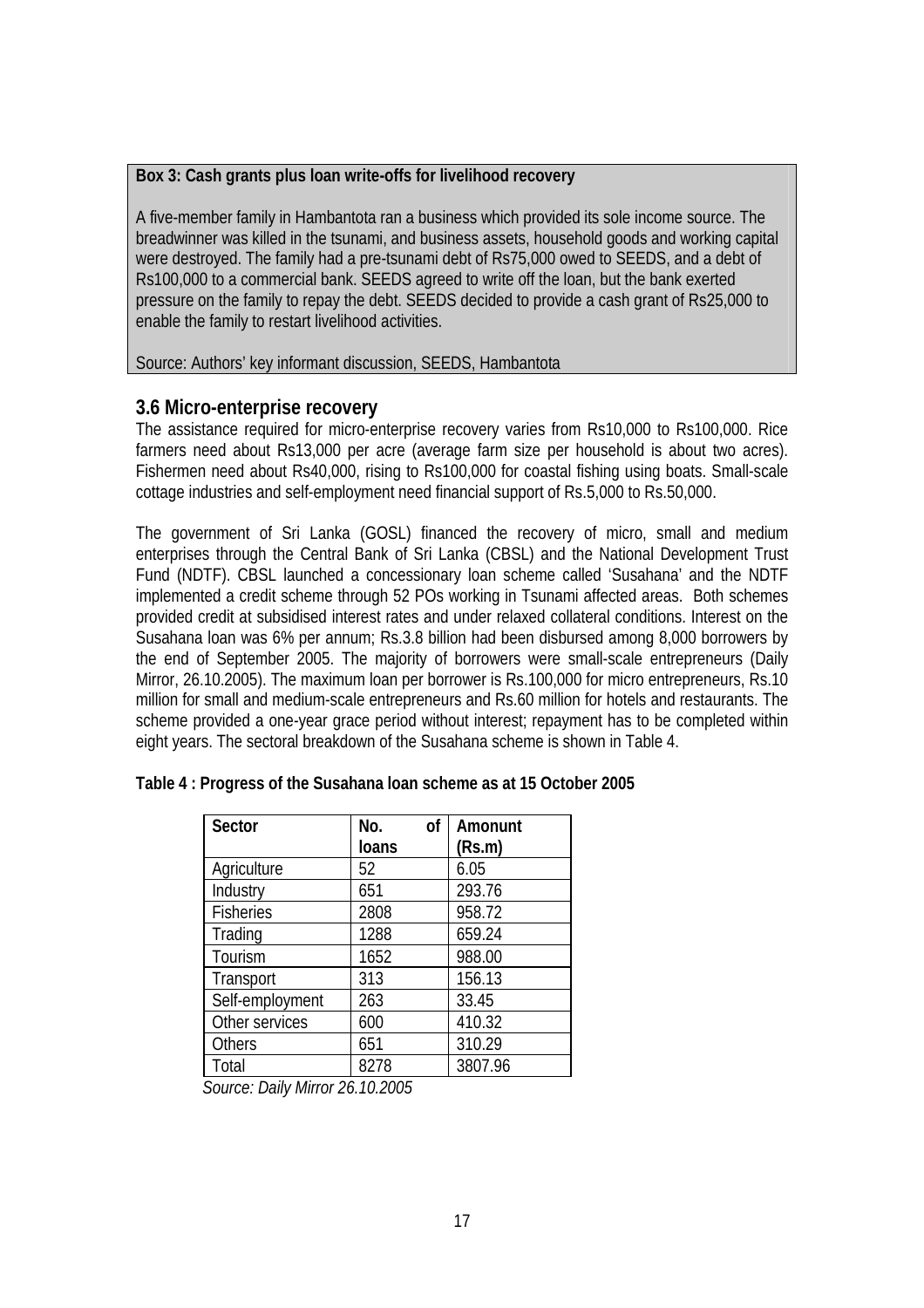Under the NDTF loan scheme, about Rs.700 million is available at 6% annual interest. As of October 2005, Rs.208,113,800 had been disbursed among 5,579 beneficiaries, with the largest contributions going to the small-business sector. The NDTF scheme is summarised in Table 5.

| <b>District</b>   | NDTF to PO (Rs) | PO to end Borrowers (Rs) |
|-------------------|-----------------|--------------------------|
| Ampara            | 27,041,000      | 25,978,000               |
| <b>Batticoloa</b> | 37,329,500      | 36,054,500               |
| Trincomalee       | 8,507,500       | 8,340,000                |
| Jaffna            | 13,045,000      | 12,480,000               |
| Gampaha           | 985,000         | 821,800                  |
| Colombo           | 8,991,800       | 10,006,500               |
| Kalutara          | 4,787,000       | 4,614,000                |
| Galle             | 56,925,000      | 56,978,500               |
| Matara            | 39,082,000      | 41,620,000               |
| Hambantota        | 11,420,000      | 10,075,000               |
| Total             | 208,113,800     | 206,968,300              |

**Table 5: Summary of NDTF tsunami emergency credit disbursement (10 August 2005)** 

*Source: NDTF* 

SEEDS in Batticoloa implemented a number of new credit schemes for tsunami-affected members. The major credit projects are:

- A micro-finance scheme funded by the Netherlands (NOVIB), involving 480 beneficiaries at an interest rate of 12% per annum. The loan limit is between Rs.10,000 and Rs.50,000.
- A USAID-funded credit scheme has been implemented at the maximum limit of Rs.100,000 per beneficiary. The loan has to be repaid within two years, at 18% interest. About 55 beneficiaries have benefited.
- About 20 beneficiaries have received Rs.200,000 each at 18% interest. The loan has to be repaid within two years.
- Holciem cement, a private company, provided financial assistance of Rs.30,000 to 300 beneficiaries. SEEDS set a 24% annual interest rate.

#### **3.7 Grants versus loans for enterprise recovery**

NGOs and funding agencies provided a mix of cash grants and micro loans (about Rs.15,000 cash grant, plus a loan of Rs.15,000) for rice farmers in Batticoloa. Farmers were asked to repay the loan component soon after the harvest in order to qualify for future consideration. This meant that farmers sold their harvest immediately at lower prices (paddy commands a higher price during the off season). The result was a very low level of income for farmers.

According to ILO (2005), 94% of people planning to be self-employed or in business lacked funds. Of these, 64% expected to receive a grant and 30% expected a loan. Only 21% of potential recipients had submitted applications for a business loan. The main reasons for this hesitation were a reluctance to take on risk, a lack of knowledge of procedures, lack of collateral and a lack of social infrastructure.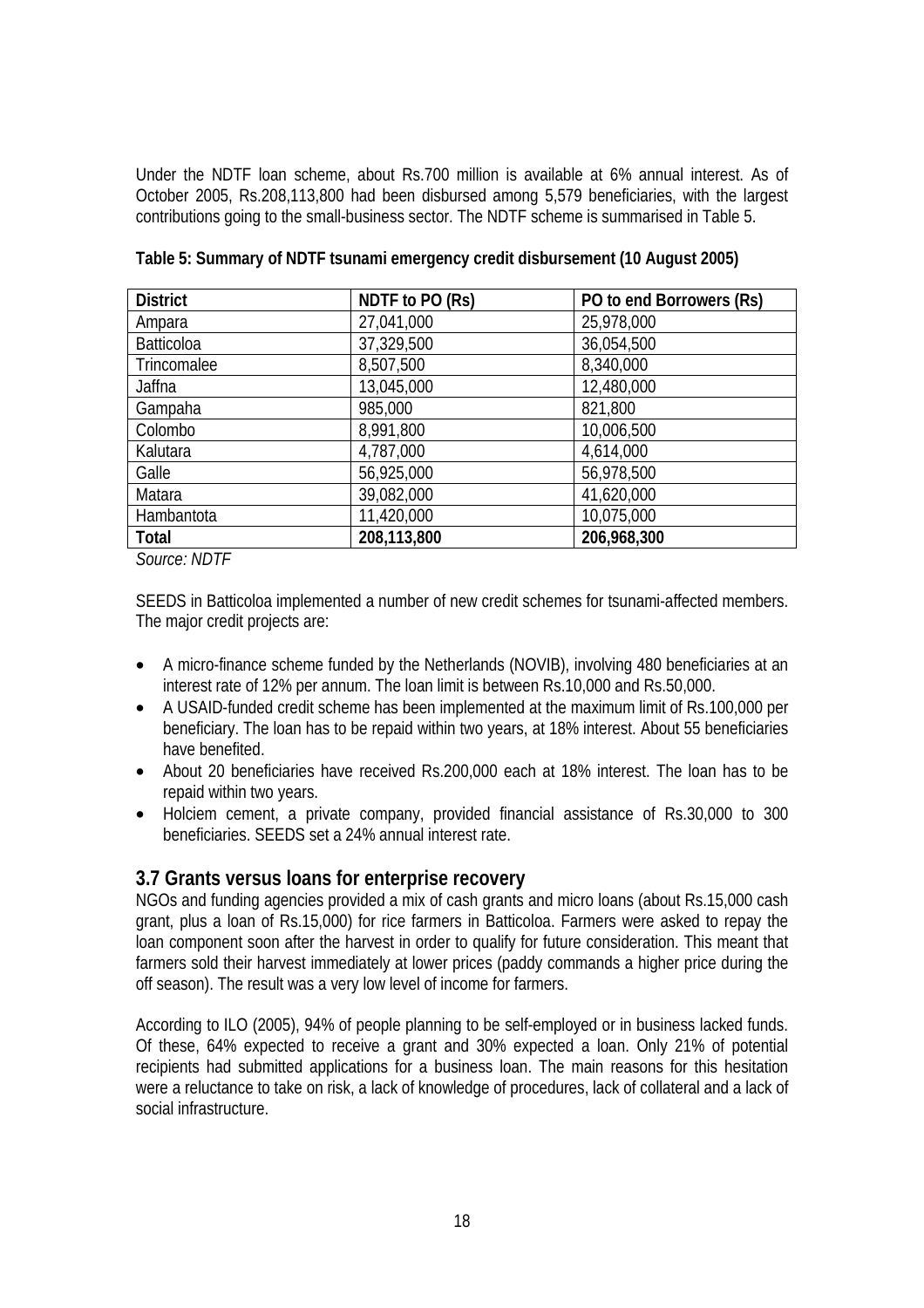## **4. Conclusions and recommendations**

#### **4.1 Major findings**

The micro-finance sector in Sri Lanka has very high levels of outreach, with a large number of players and a long history. There is on average one outlet per 1,300 people. However, spatial distribution varies, with a higher concentration of actors in the south of the country, albeit many are insignificant and do not fall within any regulatory framework.

MFIs have been working in Sri Lanka with a long-term development agenda, and the approaches of interventions adopted by MFIs have helped to develop a credit culture among beneficiaries, with good repayment discipline. Savings are high relative to loans, and MFIs have excess liquidity. In general, MFIs do not lend to non-members. Poor people have less or no access to formal commercial banks for credit, other than pawning jewellery as surety.

The tsunami inflicted significant damage on MFIs and their members. Some MFIs responded by writing off loans, using grants received from donors. The credit/debt market suffered a significant setback for up to three months afterwards, before starting to recover. Almost 15% of those intending to restart livelihood activities have an unpaid pre-tsunami debt. Entrepreneurs' indebtedness in the north is high. Typical pre-tsunami debt levels in poor segments of the community vary between Rs.5,000 and 20,000.

All the major MFIs were involved in post-tsunami relief and non-financial services, and some provided cash grants. Cash transfers received by the government and other organisations were used to repay existing debts, and to restart livelihood activities. The reactivation of livelihoods using cash grants helped clients to begin repaying loans. However, uncoordinated cash interventions in a few locations resulted in double delivery and duplication, which affected the credit culture of microfinance clients. About 80% of individuals self-employed or in business in tsunami-affected areas have not applied for a loan, despite their need for funds. Lack of collateral is a serious hindrance to access. The high risks involved in obtaining further loans, previous loan defaults and lack of knowledge of the procedures for obtaining loans are other reasons for people not applying. Government interventions in post-tsunami loan disbursement were insufficient to cover the operating costs of MFIs.

#### **4.2 Recommendations**

- 1. Relief and grants are essential for rebuilding disaster-affected communities, but not sufficient to meet all the incurred losses. Micro-finance services enable beneficiaries to accelerate the rebuilding process. Cash grants and micro-finance programmes need to be implemented in post-disaster recovery in a well-coordinated manner for the long term development of affected communities.
- 2. A forum of micro-finance institutions is essential and there is an urgent need for cooperation and coordination to avoid duplication and overlapping efforts.
- 3. Programmes of technical assistance and other policy tools are important in increasing competencies and the institutional capacity of MFIs in order to enhance performance and increase sustainability.
- 4. Providing grants to allow MFIs to write off loans is not recommended, because it lead to a loss of entrepreneurial capacity within already weakened MFIs, creates donor dependency and is a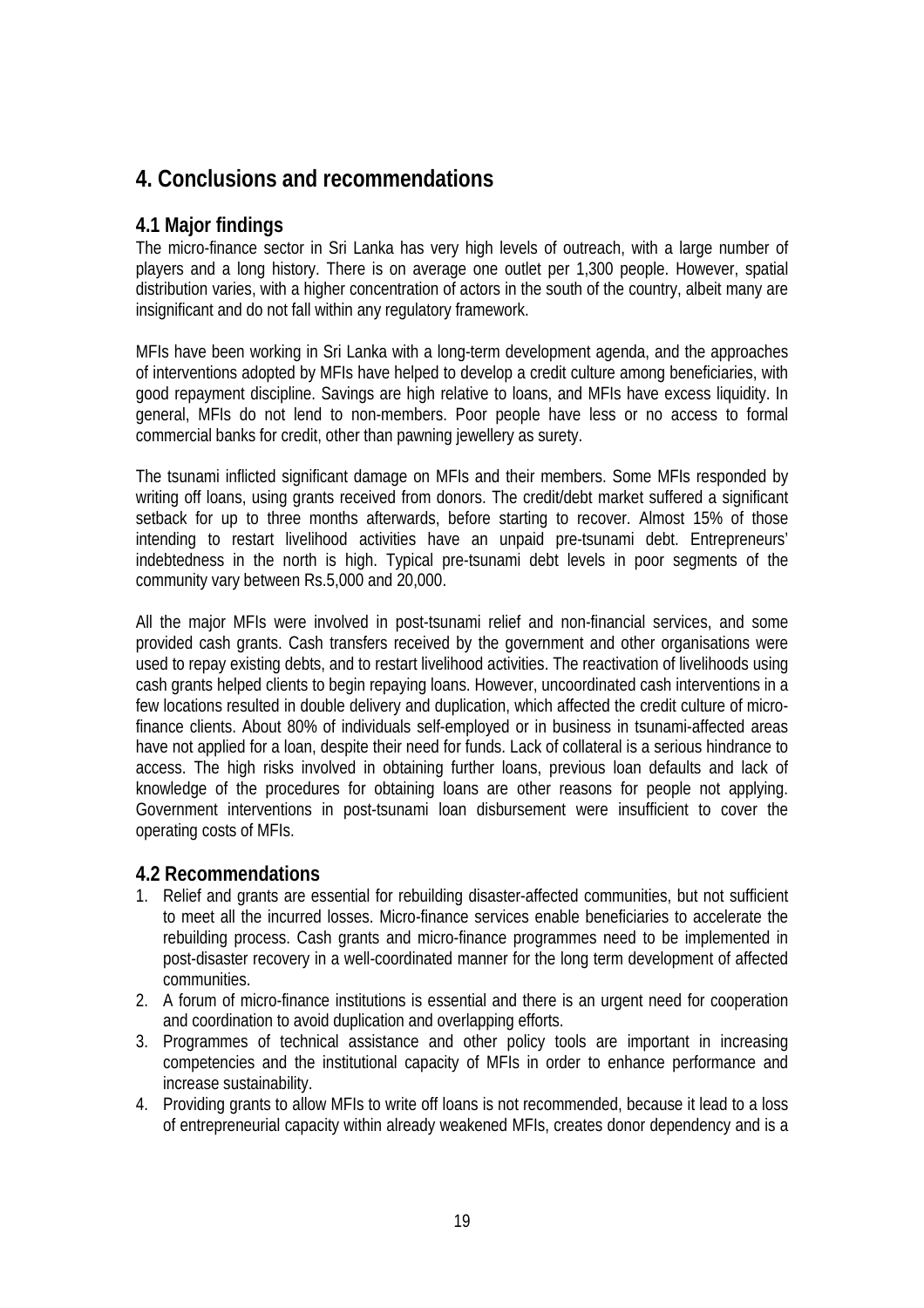disincentive to efficiency and institutional sustainability. Grants/loans need to be sufficient to allow for the repayment of pre-disaster debt *plus* covering household and business costs during recovery.

- 5. Partnerships between grant-giving agencies and MFIs are the clearest way to conceptually separate grants and loans in the minds of beneficiaries.
- 6. MFIs and local insurance companies should be assisted and promoted to develop appropriate insurance packages for the micro-finance sector for possible loan defaults due to disasters, and for client savings. Low-premium micro-insurance policies would reduce vulnerability and help MFIs to transfer and spread risk.
- 7. MFIs should be supported to provide non-financial and business development services to tsunami-affected communities as livelihoods are restored, which will help them to maintain relationships with clients and maintain the credit culture.
- 8. Subsidised loans are of little significance to clients, but have long-term negative effects for MFIs and their future activities, compared to cash grants. Therefore, subsidised loans are not recommended. Offering loans at market rates ensures organisational sustainability.
- 9. GOSL should formulate a policy regarding debt write-off for disaster-affected communities which will help people to utilise the cash grant for livelihood re-activation without facing pressures to repay debt by MFIs.
- 10. Loan providers need to monitor repayment and identify whether the provision of a loan rather than a grant after the tsunami was appropriate for each client.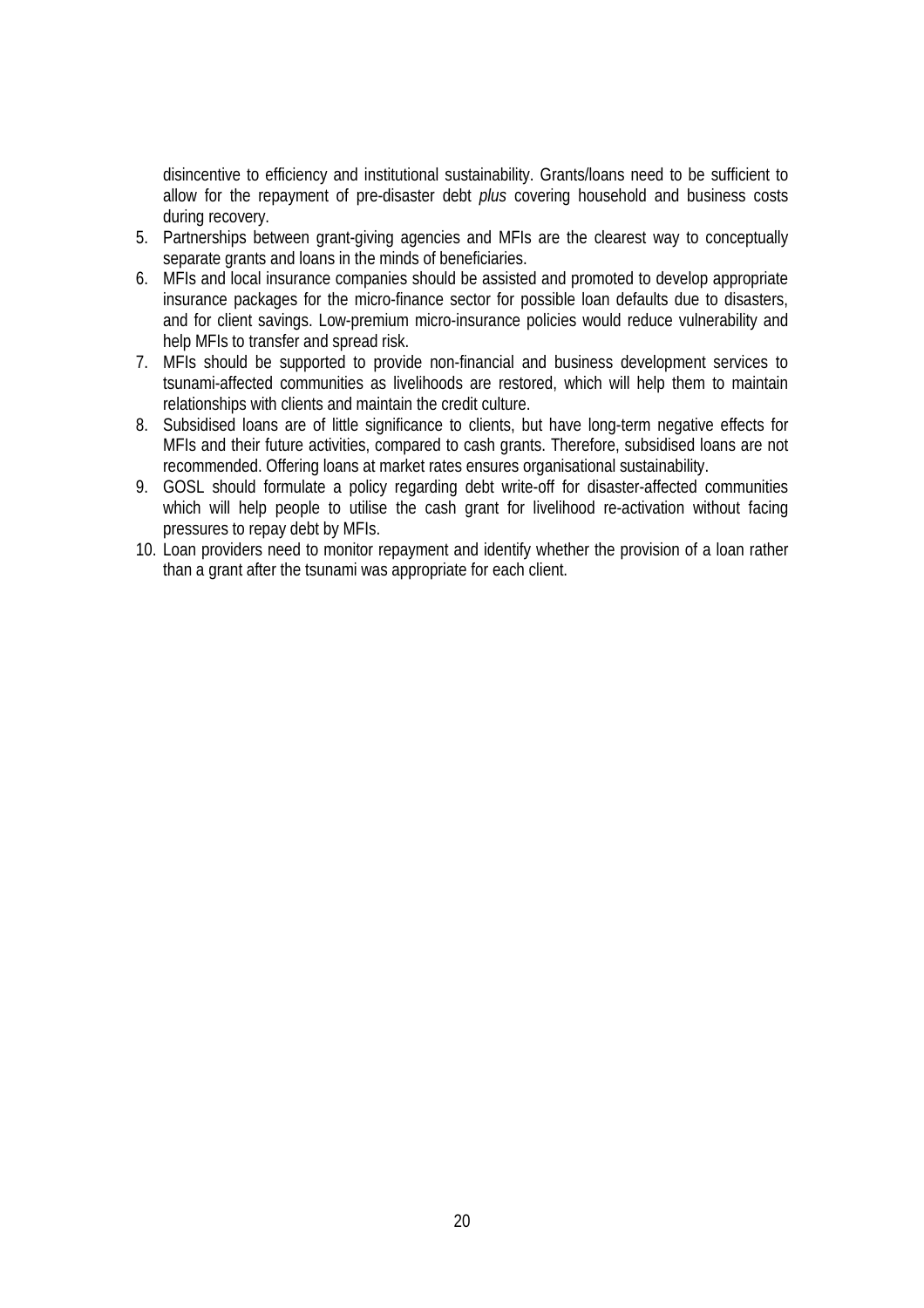#### **References**

Aheeyar, M.M.M. 2004. Impact of Micro-finance on Micro-enterprises: A Comparative Analysis of Samurdhi and Non-Samurdhi Micro-entrepreneurs in Sri Lanka, Consultancy Report Submitted to the Samurdhi Authority of Sri Lanka, Hector Kobbekaduwa Agrarian Research and Training Institute, Colombo.

Central Bank of Sri Lanka, 2004. Annual Report, Colombo: Central Bank of Sri Lanka

Charitonenko, S. and D. de Silva 2002, commercialization of Micro finance in Sri Lanka, Manila: Asian Development Bank

Colombage, S.S., 2004. Micro finance as an instrument for small enterprises development: Opportunities and Constraints, Occasional paper No: 52, Centre for Banking Studies, Colombo: Central Bank of Sri Lanka.

 Daily Mirror (2005). ' Rs. 3.86mn loans granted to Tsunami hit SMEs', Daily Mirror news paper published on 26.10.2005, Colombo.

Gant, R. et-al, 2002. National Micro-finance Study of Sri Lanka: Survey of Practices and Policies, Colombo: GTZ,

Government of Sri Lanka, 2003. Regaining Sri Lanka, Government Policy Document, Colombo, Sri Lanka.

 Government of Sri Lanka, 2005. Tsunami: Building Back Better Sri Lanka-Achievements, Challenges, and Way Forward, Report Prepared by Ministry of Finance, National Planning Department, TAFREN, ADB, IFRC, UN and Civil Society, Draft Report (un published)

GTZ and SLBDC 2005. Survey Report of micro finance Institutions affected by Tsunami available at http://www.microfinance.lk

Gunathilaka, R. and R.Salih, 1999, How successful is Samurdhi's savings and credit programme in Reaching the poor in Sri Lanka, Colombo: Institute of Policy Studies

Helvetas, 2005. Cash for Host Families Project-Report on Impact Monitoring , Nintavur Division, Ampara District, Colombo, Sri Lanka: Helvetas

ILO, 2005. Need Assessment Survey for Income Recovery in Tsunami Affected Areas in Sri Lanka, Colombo: ILO

Mitchell, M., 2005. Economic Development Strategy for Mercy Corps Sri Lanka, Colombo: Mercy Corps.

Nagarajan, G. 2001. Looking into Gift Horse's Mouth: Implications of Cash Grants for Disaster Response by Micro-finance Institutions in Mozambique, Available at http://www.microfinancegateway.org/files/3787.

Raj, V, 2005, Beyond Saving Lives: A Micro-finance Study Toward BRCS Engagement in Batticoloa District, Colombo:British Red Cross Societies.

Steinwand, D. 2005, Lessons Learned from Implementing Micro-finance in a Post-tsunami Environment, Paper presented at the Expert Meeting on Micro-finance, 2nd December 2005, Colombo.

United Nations Development Programme (UNDP), 2000, Sri Lanka: A Framework for Poverty Reduction. Colombo: UNDP

World Bank, ADB, JBIC, 2005.Sri Lanka Post-tsunami Recovery Programme Preliminary Damage Assessment. Colombo Annex viii Livelihoods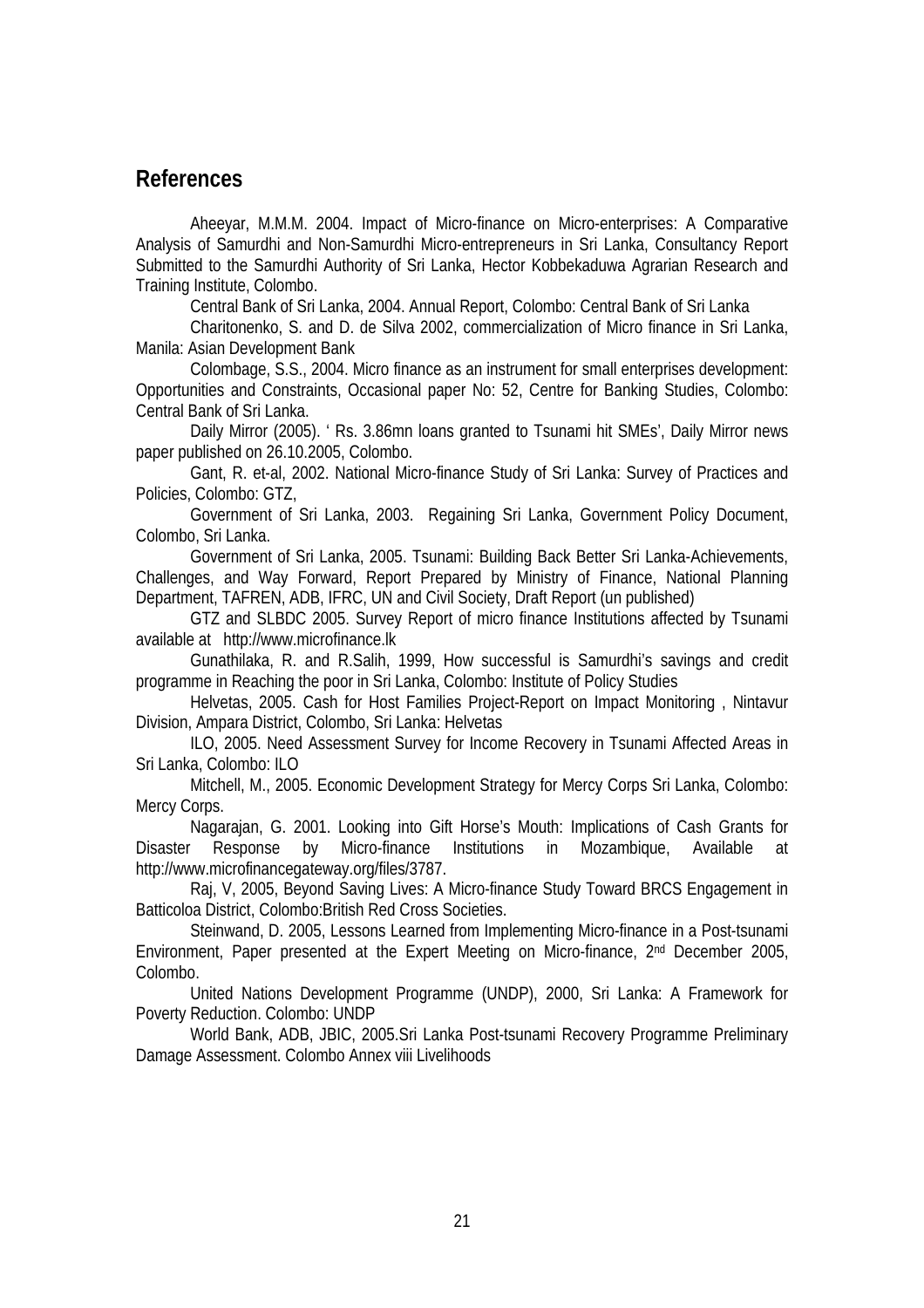**Annex 1: Losses incurred in agriculture, livestock and fisheries enterprises** 

| <b>District</b> | Field crops in acres |            | <b>Permanent Crops</b> |                     |                    |                      |                         |
|-----------------|----------------------|------------|------------------------|---------------------|--------------------|----------------------|-------------------------|
|                 | <b>Rice</b>          | <b>OFC</b> | Veg.                   | Coconut<br>(number) | Cashew<br>(number) | <b>Betel</b><br>(ac) | Fruit<br>crops<br>(num) |
| Ampara          | 4,833                | 105        | 258                    | 2,371               |                    |                      |                         |
| Batticoloa      | 137                  |            |                        | 18,629              | 6,447              | 26                   | 13,430                  |
| Trincomalee     | 179                  | 583        | 125                    | 2,914               |                    |                      |                         |
| Hambantota      | 959                  |            | 160                    | 287                 |                    |                      | 18,874                  |
| Matara          | 263                  |            | 79                     | 579                 |                    |                      | 19,626                  |
| Total           | 6,371                | 932        | 1,233                  | 23,914              | 6,447              | 26                   | 51,930                  |

**Table 1.1: Crop losses** 

*Source: Ruhuna, Eastern and Jaffna Universities, 2005, Need Based Assessment of Agriculture and Livestock Sectors Affected by Tsunami* 

#### **Table 1.2 : Livestock losses**

| <b>District</b> | Livestock (Number) |       |         |  |  |
|-----------------|--------------------|-------|---------|--|--|
|                 | Cattle             | Goats | Poultry |  |  |
| Ampara          | 1,208              | 1,192 | 91,398  |  |  |
| Batticoloa      | 2,449              | 3,034 | 68,441  |  |  |
| Trincomalee     | 472                | 1,092 | 8,022   |  |  |
| Hambantota      | 213                | h     | 962     |  |  |
| Matara          | 81                 | 133   | 10,923  |  |  |
| Total           | 4,423              | 5,457 | 179,476 |  |  |

*Source: Ruhuna, Eastern and Jaffna Universities, 2005, Need Based Assessment of Agriculture and Livestock Sectors Affected by Tsunami* 

#### **Table 1.3: Farm equipment Losses**

| <b>District</b>   | Farm equipment (no.) |             |             |                 |               |  |  |
|-------------------|----------------------|-------------|-------------|-----------------|---------------|--|--|
|                   | 4W tractors          | 2W tractors | Water pumps | <b>Sprayers</b> | <b>Others</b> |  |  |
| Ampara            |                      |             | 96          | 131             |               |  |  |
| <b>Batticoloa</b> |                      |             | 303         | 450             |               |  |  |
| Trincomalee       |                      |             | 231         | 166             |               |  |  |
| Hambantota        |                      |             |             |                 |               |  |  |
| Matara            |                      |             | 15          | $2^{\cdot}$     |               |  |  |
| <b>Total</b>      | 8                    |             | 645         | 768             | Ο             |  |  |

*Source: Ruhuna, Eastern and Jaffna Universities, 2005, Need Based Assessment of Agriculture and Livestock Sectors Affected by Tsunami*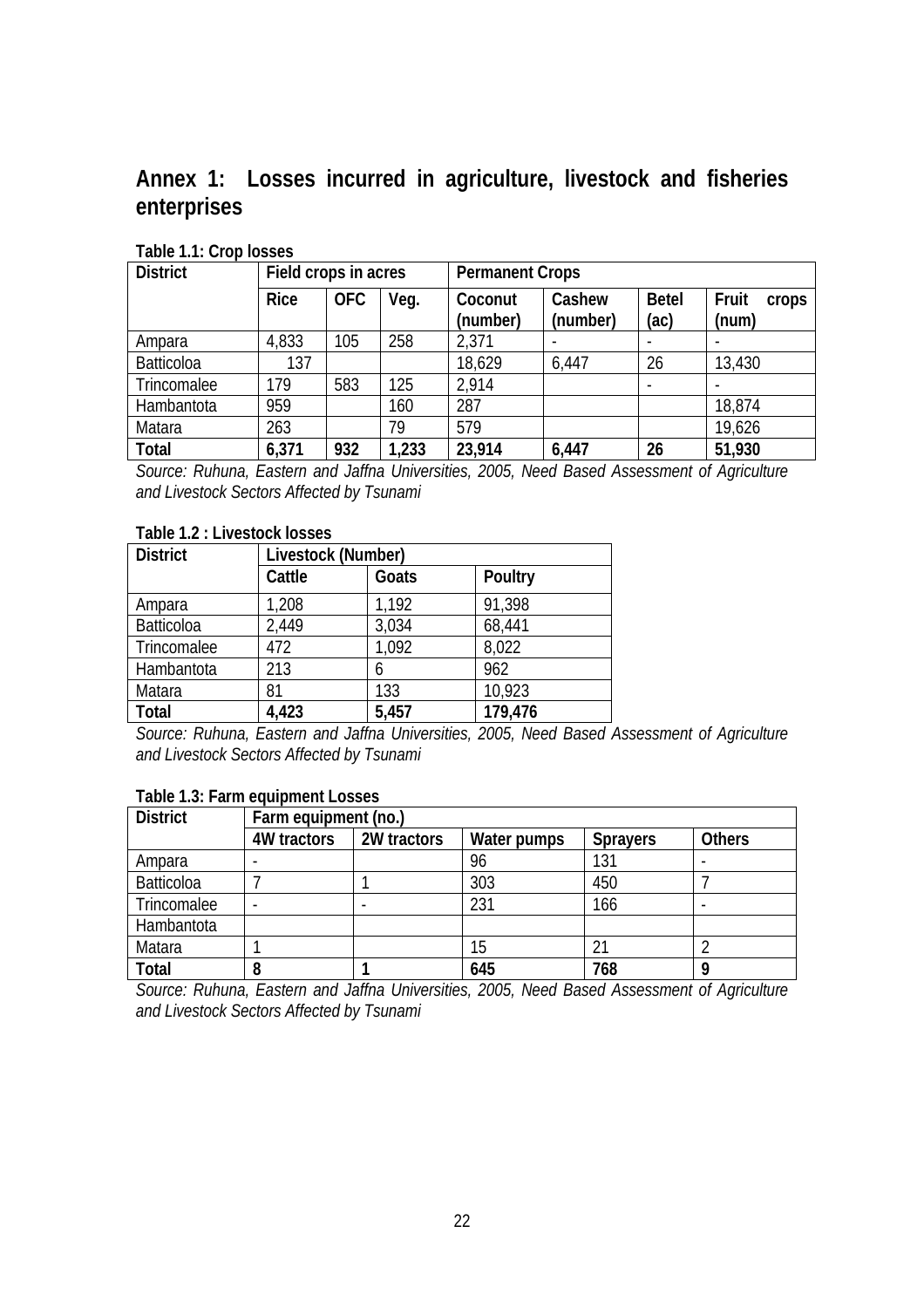| <b>District</b>   | No of Craft |        | <b>MDB</b> |     | $3\frac{1}{2}$ Ton |     | 17-23 FRP |           | Trad. Craft |     | <b>Beach Seine</b> |    |
|-------------------|-------------|--------|------------|-----|--------------------|-----|-----------|-----------|-------------|-----|--------------------|----|
|                   | Pre-T       | Post-T | DS         | DM  | DS                 | DM  | <b>DS</b> | <b>DM</b> | DS          | DM  | DS                 | DM |
| Ampara            | ,571        | ,673   | 8          |     | 255                |     | 260       |           | 150         |     | 88                 |    |
| <b>Batticoloa</b> | 2,952       | 2,510  |            |     | 75                 | 244 | 200       | 219       | 150         | 622 | 105                | 42 |
| Hambantota        | ,733        | ,597   | 83         | 55  | 21                 |     | 463       | 180       | 537         | 250 | 45                 | 15 |
| Matara            | ,489        | ,367   | 13         | 118 | 44                 | 53  | 174       |           | 488         | 277 |                    |    |
| Trincomalee       | ,707        | ,929   |            | 11  |                    | 32  | 50        | 500       | 700         | 632 | 80                 | 10 |

#### **Table 1.4: Fishing craft damage estimates**

 *Note: FRP=Fiberglass Reinforced Plastic, MDB=Multi Day Boat, DS=Destroyed, DM=Damaged, Trad=Traditional, T=Tsunami* 

*Source: FAO, 2005. Fisheries Sector Damage and Needs Assessment and Programmes for Recovery and Rehabilitation, Colombo* 

| <b>District</b> | Fishing gear units | Outboards missing |  |  |  |  |  |
|-----------------|--------------------|-------------------|--|--|--|--|--|
| Ampara          |                    | 65                |  |  |  |  |  |
| Batticoloa      | 600                |                   |  |  |  |  |  |
| Hambantota      |                    |                   |  |  |  |  |  |
| Matara          |                    |                   |  |  |  |  |  |
| Trincomalee     | 900                | 900               |  |  |  |  |  |

Source: FAO, 2005. Fisheries Sector Damage and Needs Assessment and Programmes for Recovery and Rehabilitation, Colombo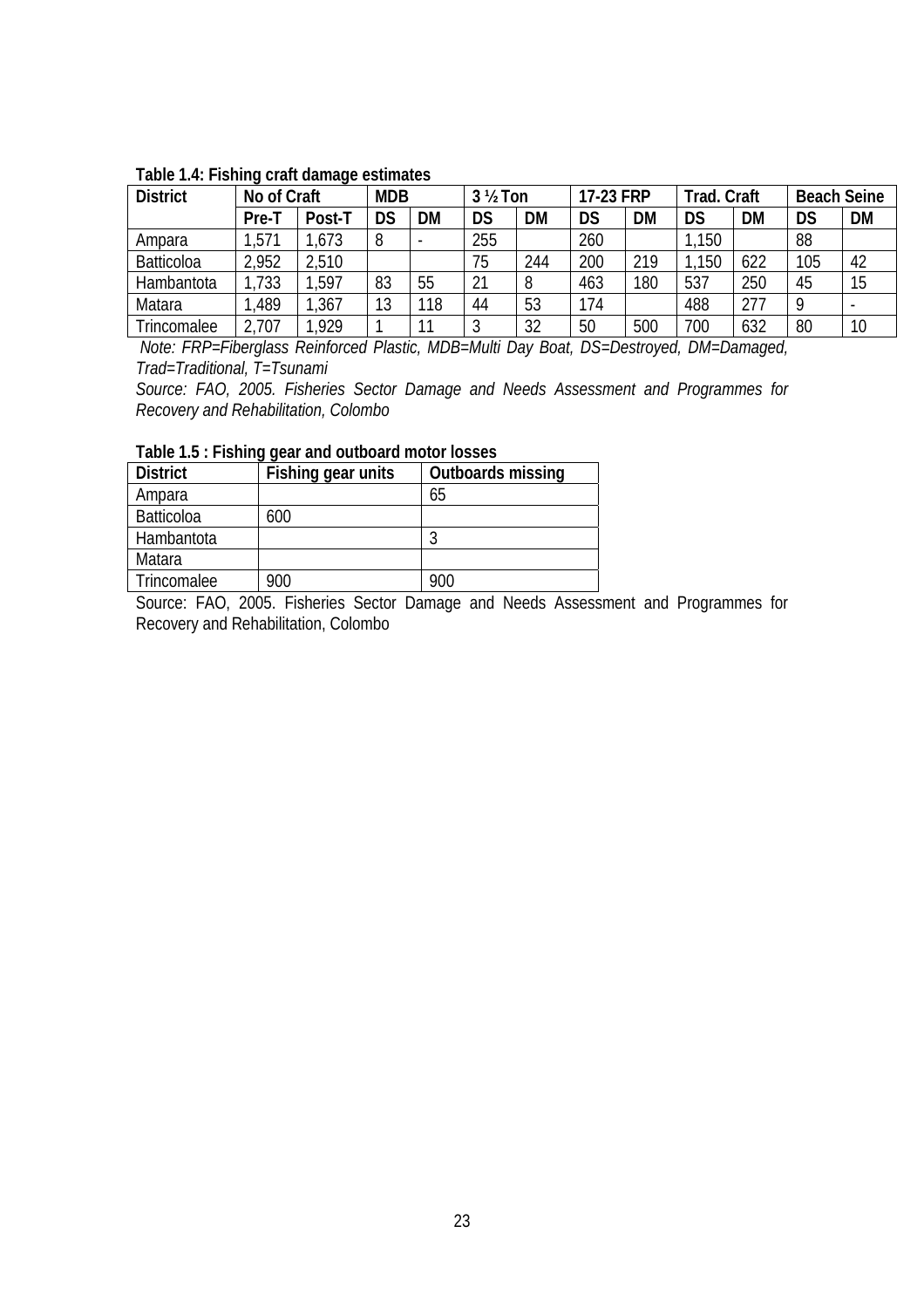### **Annex 2: Major MFIs in Sri Lanka**

#### **1. Commercial banks**

Bank of Ceylon Dev. Banking Division 25<sup>th</sup> Floor Bank of Ceylon Head Office Colombo 1. Tel: 011 2445807

Hatton National Bank 479, T B Jayah Mawatha, HNB Towers Level 19, Colombo 10. Tel: 011 2661987

#### **2. Development banks**

Kandurata Dev Bank 130, Katugastota Road Kandy. Tel: 081 2214115 / 2214116

Rajarata Dev Bank 338/18, Mosque Road, Bank site New Town, Anuradhapura. Tel: 025 2223031 / 2223033

Ruhunu Dev Bank 382A, Anagarika Dharmapala Mawatha Pamburana, Matara. Tel: 041 2228414 / 2226208-9

Sabaragamuwa Dev Bank 28, Bandaranayake Mawatha Ratnapura. Tel: 045 2223120

#### **3. Finance companies**

Lanka Orix Finance Company Limited 79, C W W Kannangara Mawatha Colombo 7. Tel: 011 5539942

#### **4. NGOs**

Agricultural Economical Development **Organisation** Main Street, Central Camp

People's Bank 75, Sir Chittampalam Gardiner Mawatha Colombo 2. Tel: 011 2382348

Seylan Bank Level 14, Ceylinco Seylan Towers 90, Galle Road, Colombo 3. Tel: 011 4701462

SANASA Development Bank 340 2/1, R A De Mel Mawatha Colombo 3. Tel: 011 2375086

Uva Dev Bank 26, Bank Road Badulla. Tel: 055 2222849

Wayamba Dev Bank 155, Negombo Road Kurunegala. Tel: 037 2227567 / 2227428

Ceylinco Grameen Credit Company Ltd. 67/1, Mahinda Place, Kirulapone Colombo 6. Tel: 011 5554601

Siyath Foundation No. 9, Apartment 03, Rajakeeya Mw. Colombo 7.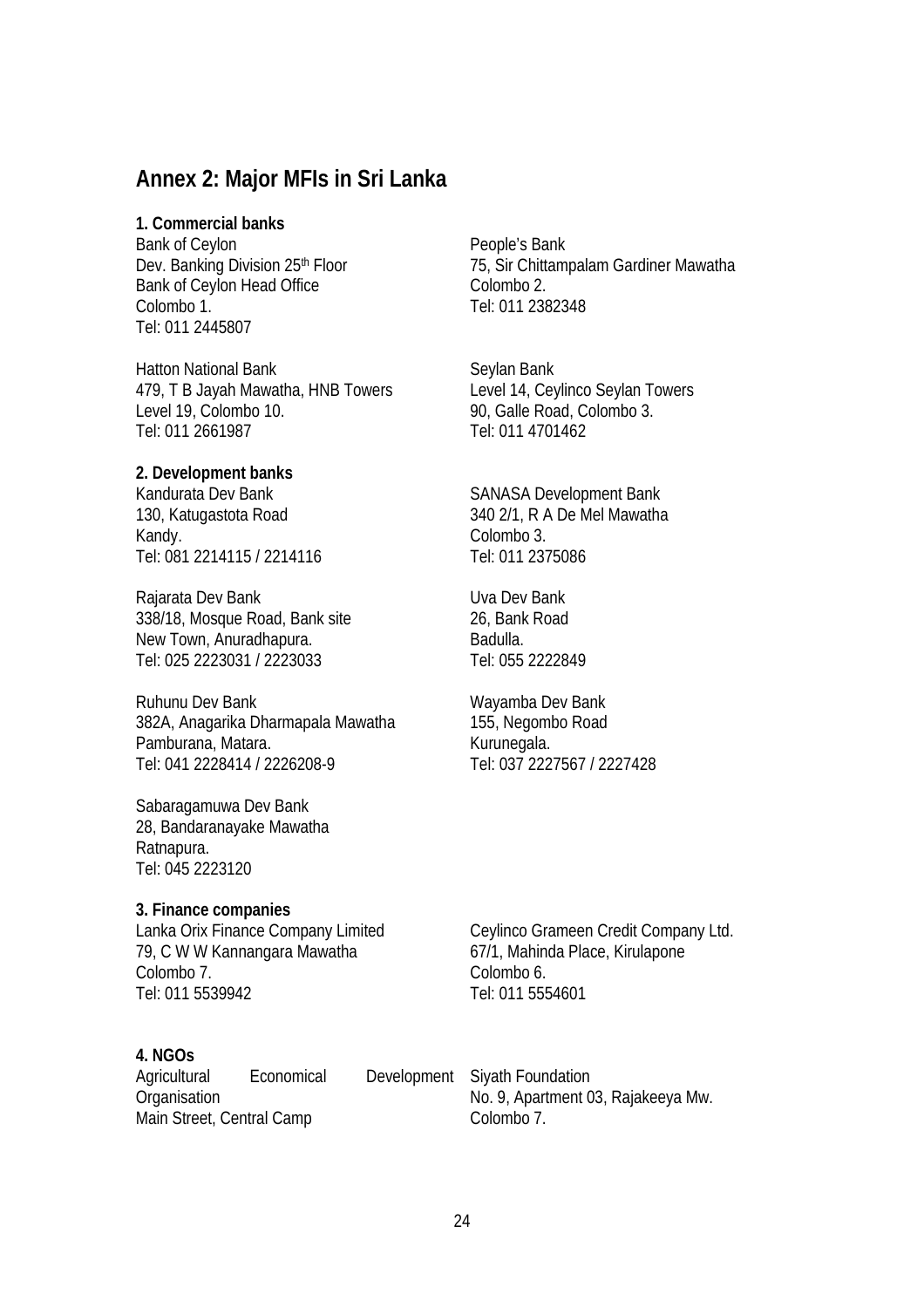Ampara. Tel: 026 2227434 / 077 3044801 Agro Micro Finance 25, Chappel Lane Nugegoda. Tel: 011 2818053

Arthacharya Foundation 16/1, 1/1, Galle Road Mt. Lavinia. Tel: 011 2737143

Al-Quraish Social Development Society 309, Main Street Akkaraipattu-02. Tel: 067 22778195 / 0777 046536

Community Oriented Resource Exchange Wedawatta, Meegahatenna Kalutara. Tel: 034 2284209

Ekabadda Praja Sanwardena Kantha Maha Sangamaya Weligepola Balangoda. Tel: 071 2356437

Development communication Foundation Ganithapura, Warakapola Kegalle. Tel: 035 2267688

Foundation of Social Welfare & Cultural Pragathi Sewa Padanama Development Sri Ruwan Bodhi Pirivena Kotakanda, Gettuwana Road Kurunegala. Tel: 037 2232769

**SEEDS** 45, Rawatawatte Road Moratuwa. Tel: 011 2655121

#### Tel: 011 2691433

SED Bank Kandy Road Kilinochi. Tel: 021 2285954

Vision Fund Lanka 102A, Horton Place Colombo 7. Tel: 2699027

Women Development Federation (Janashakthi) Tangalle Road Hambantota. Tel: 047 2221022

Udapalath Praja Shakthi Sanwardena Padanama 302/7, Mahara, Gampola Kandy. Tel: 0814 486196 / 072 3237740

Praja Sahana Padanama 30/2, Yodha Mawatha Siddamulla, Piliyanala. Tel: 011 011 2701280

Katandola Women Development Society Katandola Estate Gonamulla Junction Galle. Tel: 091 2237617

260, Shrawasthi Watta, **Shrawasthipura** Anuradhapura. Tel: 025 2235767

Sareeram Sri Lanka National Foundation Head Quarters Thalankudah Batticoloa. Tel: 065 2246677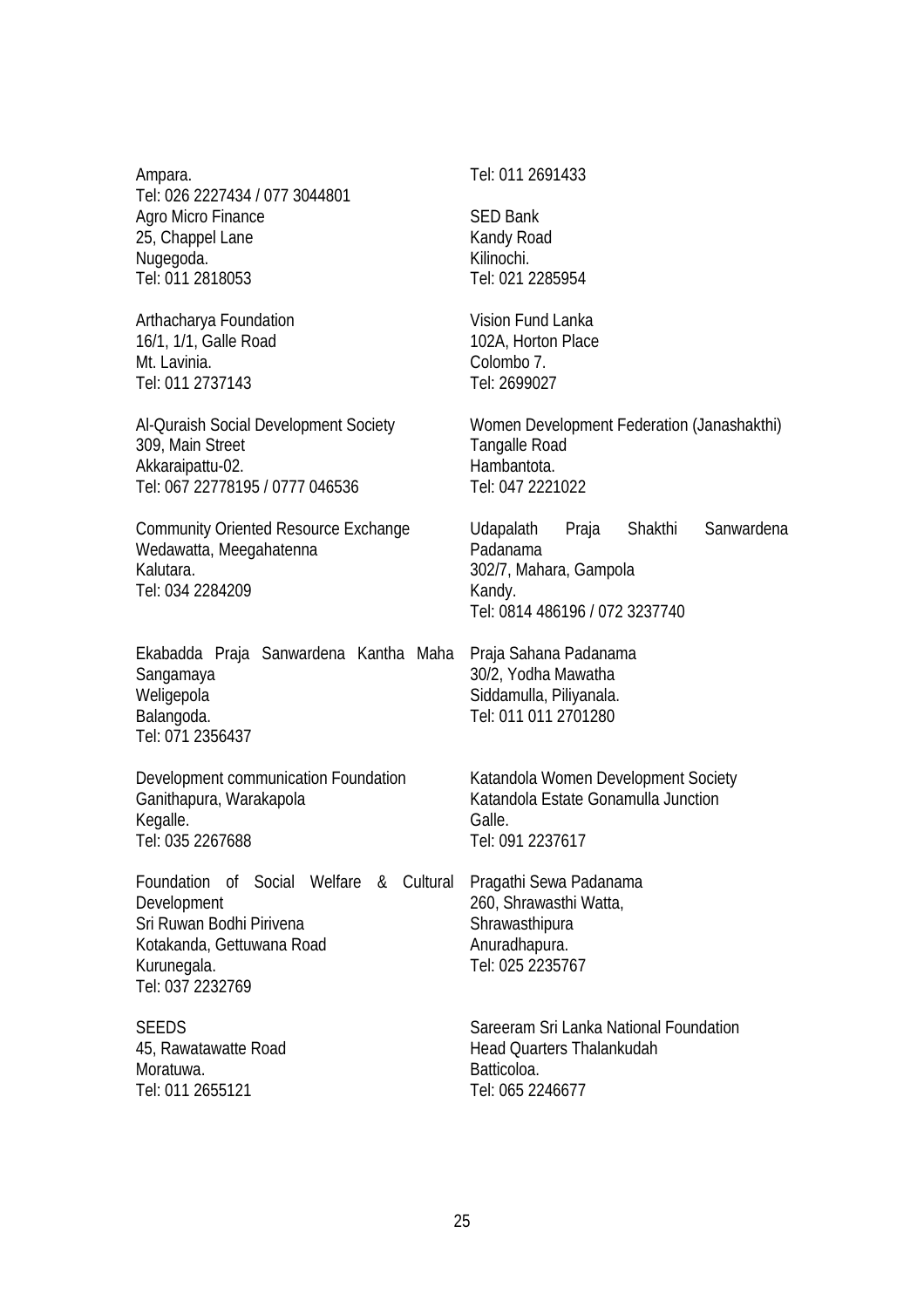Samastha Lanka Praja Sanwardena Mandalaya Foundation of Rural Economic Development (SLPSM) 288/11, Makumbura Pannipitiya. Tel: 011 4303809

Udayar Road Akkaraipattu. Tel: 067 2277878 / 077 6034134

Sewalanka Foundation 432A, Colombo Road Boralesgamuwa. Tel: 011 545362-5

#### **5. Public Welfare Organisations**

Samurdhi Authority 4th Floor, Sethsiripaya Battaramulla. Tel: 011 2889005

#### **6. Co-operatives**

Colombo district Business Development C-op Society 3, Udumulla, Mulleriyawa Colombo. Tel: 011 2418870 / 0712 265659

Rangiri Dambulla MPCS Nishshanka Mawatha Dambulla Matale. Tel: 066 2231936

Mannar.

Tel: 023-2233010

Agbopura Thrift & Credit Co. Society 277, agbopura, Kantale Trincomalee. Tel: 026 2244104

Jaffna District TCCS Union Ltd. 337, KKS Road Jaffna. Tel: 021 2223131

| Hambantota NYSCO (National Youth Service<br>Council)                                                                                 | Community<br>Kundasale<br>Foundation                                 | Development |  |  |
|--------------------------------------------------------------------------------------------------------------------------------------|----------------------------------------------------------------------|-------------|--|--|
| District Office, Hungama                                                                                                             | 13, Dematagolla, Nawayaletenna                                       |             |  |  |
| Hambantota.<br>Tel: 047 2227040                                                                                                      | Katugastota.<br>Tel: 081 4471525                                     |             |  |  |
| Matale District Agricultural & Industrial Co-op<br>2 <sup>nd</sup> Mile Post, Koombiyangoda<br>Matale.<br>Tel: 066 5775577 / 5770055 | Mhashakthi TCCS<br>Sagamam Road,<br>Akkaraipattu<br>Tel: 067 2277696 |             |  |  |
| Nanaadan Division Multi Purpose Co-op Society<br>Ltd.<br>Main Street, Murunkan                                                       | Matara TCCS<br>Akuressa Road, Nupe<br>Matara.                        |             |  |  |

Tel: 041 2222674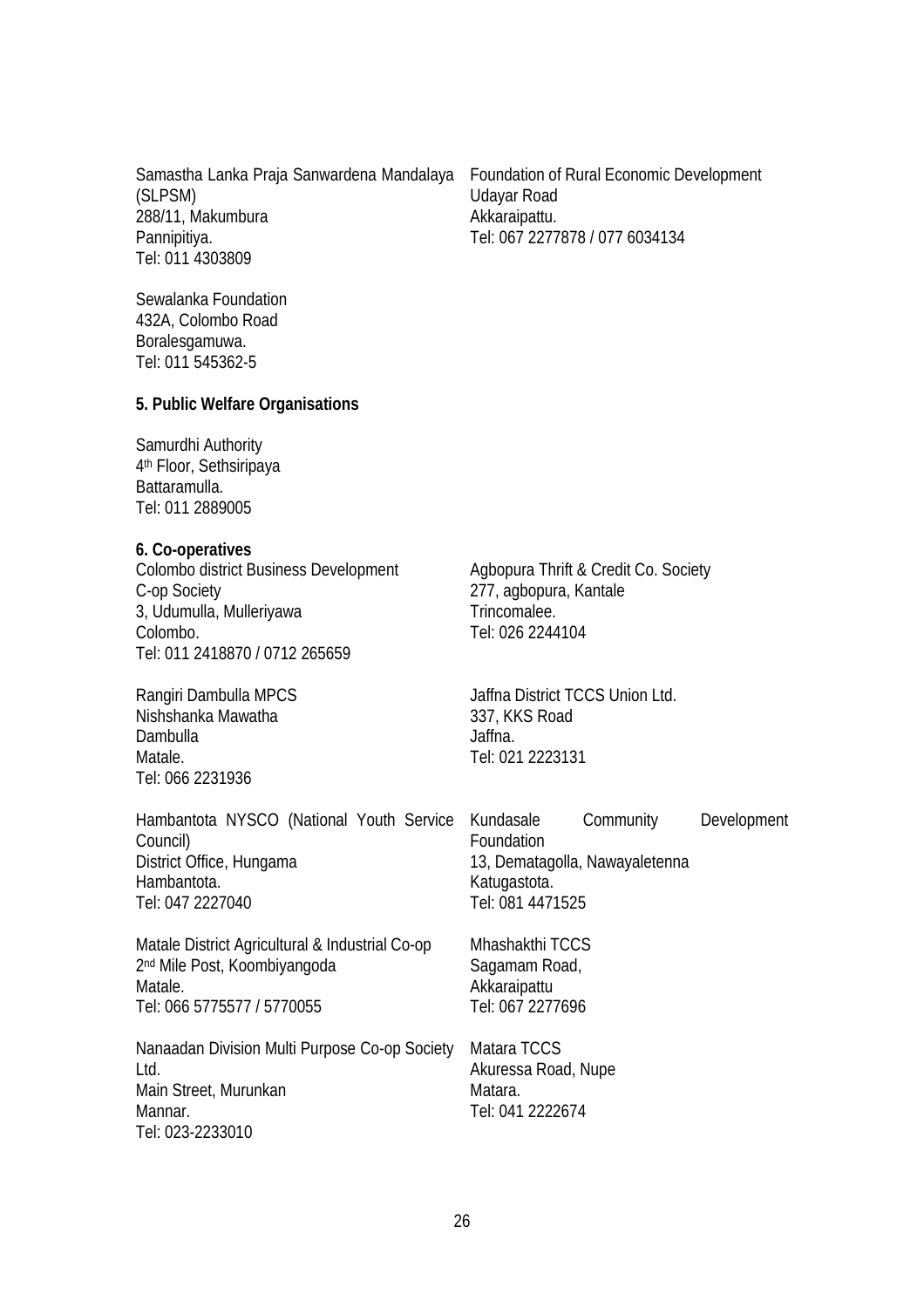Chunnakam Multipurpose Co-op Society Ltd. Main Street, Chunnakam Jaffna. Tel: 060-2212380

Lakjaya 220A, Diyawanna Place, Welikada Rajagiriya. Tel: 011 2873715 Rajangana Saliyapura Multipurpose Co-op Society Ltd. Sirimapura, Rajangana Anuradhapura. Tel: 025 2276428

Rangiri Dambulla MPCS Nishshanka Mawatha, Dambulla Matale. Tel: 066 2231936

Ruhunu Rural Ladies Organization 126, Middeniya Road, Weeraketiya Hambantota. Tel: 047 2257054

Social Welfare Economic & Industrial Development Temple Road, Thirukkovil Ampara. Tel: 067 2265036

Nanaadan division Multi Purpose Co-op Society Ltd. Main Street, Murunkan Mannar. Tel: 023 2233010 People's Progressive Development Society R K M Road, Akkaraipattu 8 Tel: 067 2278492 Temperance Youth Club of Sri Lanka 21/A, Asweddumhenawatta Millawitiya, Kuruwita Ratnapura. Tel: 045 2263366

Trincomalee District Gandhi Sevai Association 57, Trinco-Kandy Road, Linganagar Trincomalee. Tel: 26 2227832 / 2222743

Weranketagoda TCCS Weranketagoda. Tel: 078 8721121

*Source: http://www.microfinance.lk*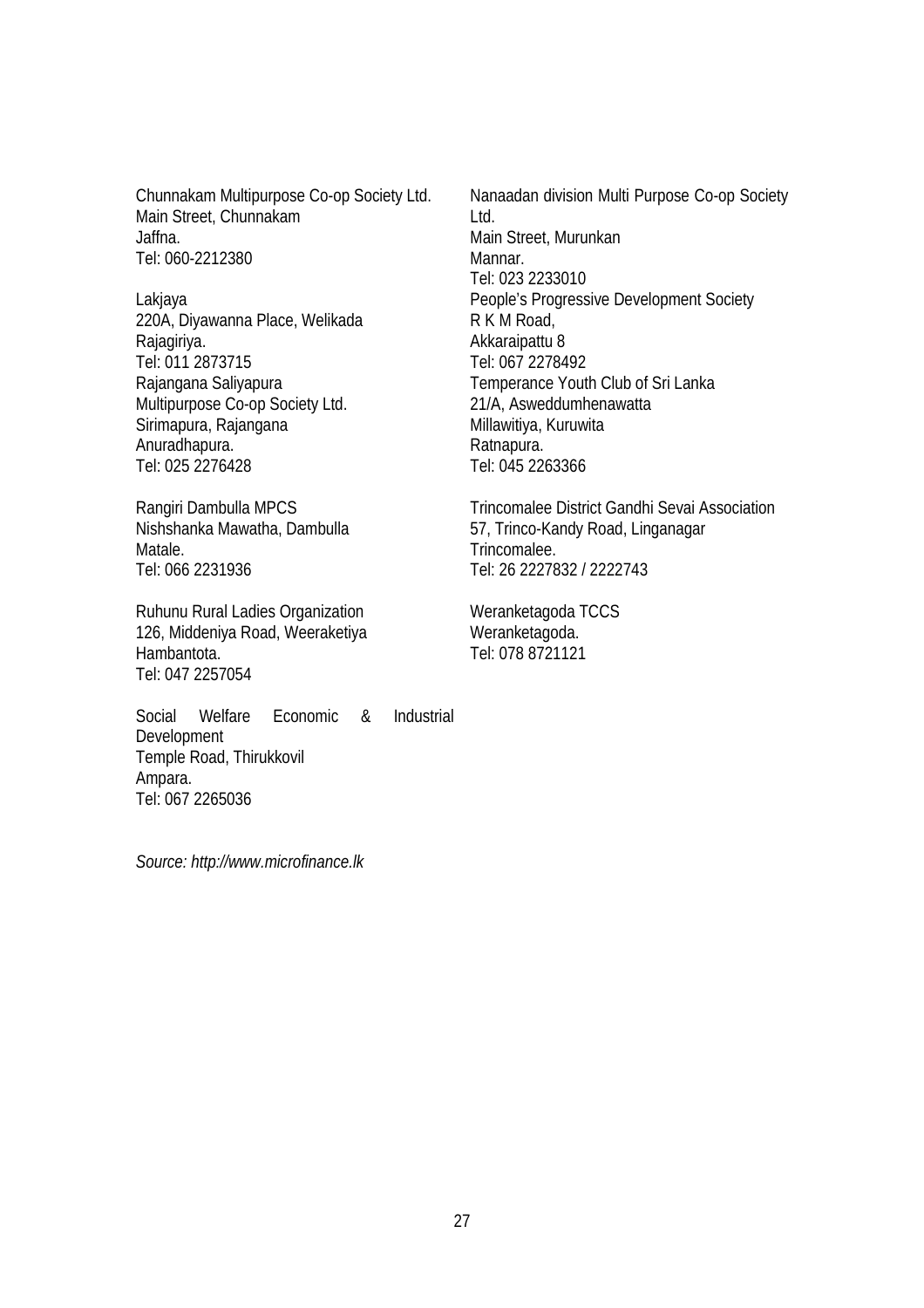## **Annex 3: Tsunami-affected MFIs in Sri Lanka**

#### **Ampara district**

Al-Quarish Social foundation No. 309, Main Street Akkaraipattu-07 Tel: 067 2277195

Foundation of Rural Economic Development Udayar Road Akkaraipattu. Tel:067 2277878 / 0776034134

People's Progressive Development Foundation (PPDF) R K M Road Akkaraipattu-8. Tel: 067 2278940

Galoya Right Bank Outlet Arasayadi, Ampara Road Akkaraipattu. Tel: 067 2278940

Social Welfare Economics & Industrial Development Organization Temple Road Thirukkovil. Tel: 067 2265036

Social Welfare Organization-Ampara District (SWOAD) Alayadivembu Akkaraipattu. Tel: 0672277275

**Batticoloa district** 

| North East Rehabilitation Training & Research |  | $\ddot{\cdot}$ |
|-----------------------------------------------|--|----------------|
| Association                                   |  |                |
| Main Street                                   |  |                |
| Kirankilam                                    |  |                |
| Batticaloa.                                   |  |                |
| Tel: 065 2250647                              |  |                |
|                                               |  |                |

Young Men's Christian Association (YMMA) SEEDS

Zam Zam Fisher Fishermen's TCCS No. 664, Jinnah Road Sainthamaruthu-14. Tel: 0672222849 / 840

Agricultural Company (Peoples) Ltd Main Street, Akkaraipattu. Tel: 067 2278940

Kalam Rural Reconstruction Foundation No. 7/8, Common Road Akkaraipattu-7. Tel: 067 2277034

Mahasakthi 'SANASA' Sagamam Road, Akkaraipattu. Tel: 067 2277697

Durka Rural Women Welfare Foundation Kolavil 2, Akkaraipattu. Tel: 0672277186

Sareeram Sri Lanka National Foundation Kalmunai Road Thalankudah. Tel: 065 2246677 / 065 2246095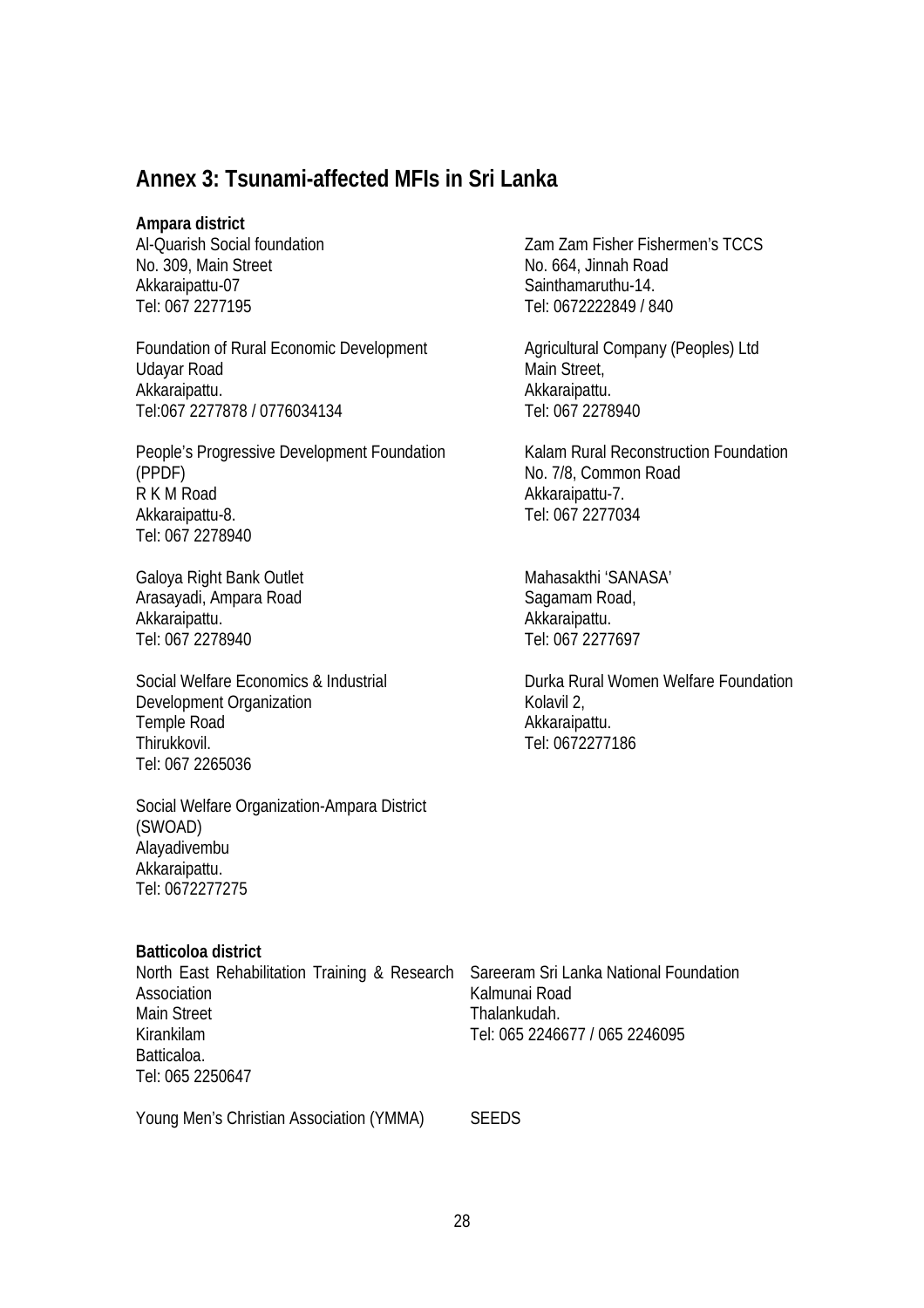| No. 22/24/20 A, Kannahi<br>Amman Kovil Road<br>Batticaloa.<br>Tel: 065 2222495                                                               |             |  |            | No: 9 Bundings Lane<br><b>Batticoloa</b><br>Tel: 065 2223977                                                           |  |  |  |  |  |
|----------------------------------------------------------------------------------------------------------------------------------------------|-------------|--|------------|------------------------------------------------------------------------------------------------------------------------|--|--|--|--|--|
| Trincomalee district<br>Trincomalee<br>Gandhi<br>Sevai<br>District<br>Association<br>No. 57, Trinco Kandy Road<br>Linganagar<br>Trincomalee. |             |  |            | <b>Fisheries</b><br>Manayaweli<br>Sandy<br>Bay<br>Cooperative Society,<br>Sandy Bay<br>Trincomalee<br>Tel: 026 2222743 |  |  |  |  |  |
| <b>Galle district</b><br>Community<br>Organization<br>268, Induranavila, Dikkumbura<br>Ahangama.                                             | Development |  | Solidarity | Habaraduwa Participatory Development<br>Foundation<br>Meepe Road, Katukurunda<br>Habaraduwa.<br>Tel: 091 2282039       |  |  |  |  |  |
| SANASA<br>153, Abdul Wahab Road                                                                                                              |             |  |            |                                                                                                                        |  |  |  |  |  |

Galle. Tel: 091 2222745

#### **Hambantota district**

Sri Rohana Social Services Society Ltd Kahandawa Ranna. Tel: 078 8529052 / 071 2337530

Hambantota District Human Resource Development Organization Seenimodara Nakulugamuwa Tel: 047 2257054

Social Mobilisation Foundation (SMF) Rathupasgodella Matara Road, Hambantota.

**Jaffna district** 

Puloly MPCS Puloly East Point Pedro.

Women's Development Federation (Janashakthi Bank) Vihara Maha Devi Mandiriya Tangalle Road, Hambantota. Tel: 047 2220233 / 047 2220499

**SEEDS** Matara Road Hambantota

Kandalvelly-Nelliyadi MPCS Nelliyadi Karaveddy.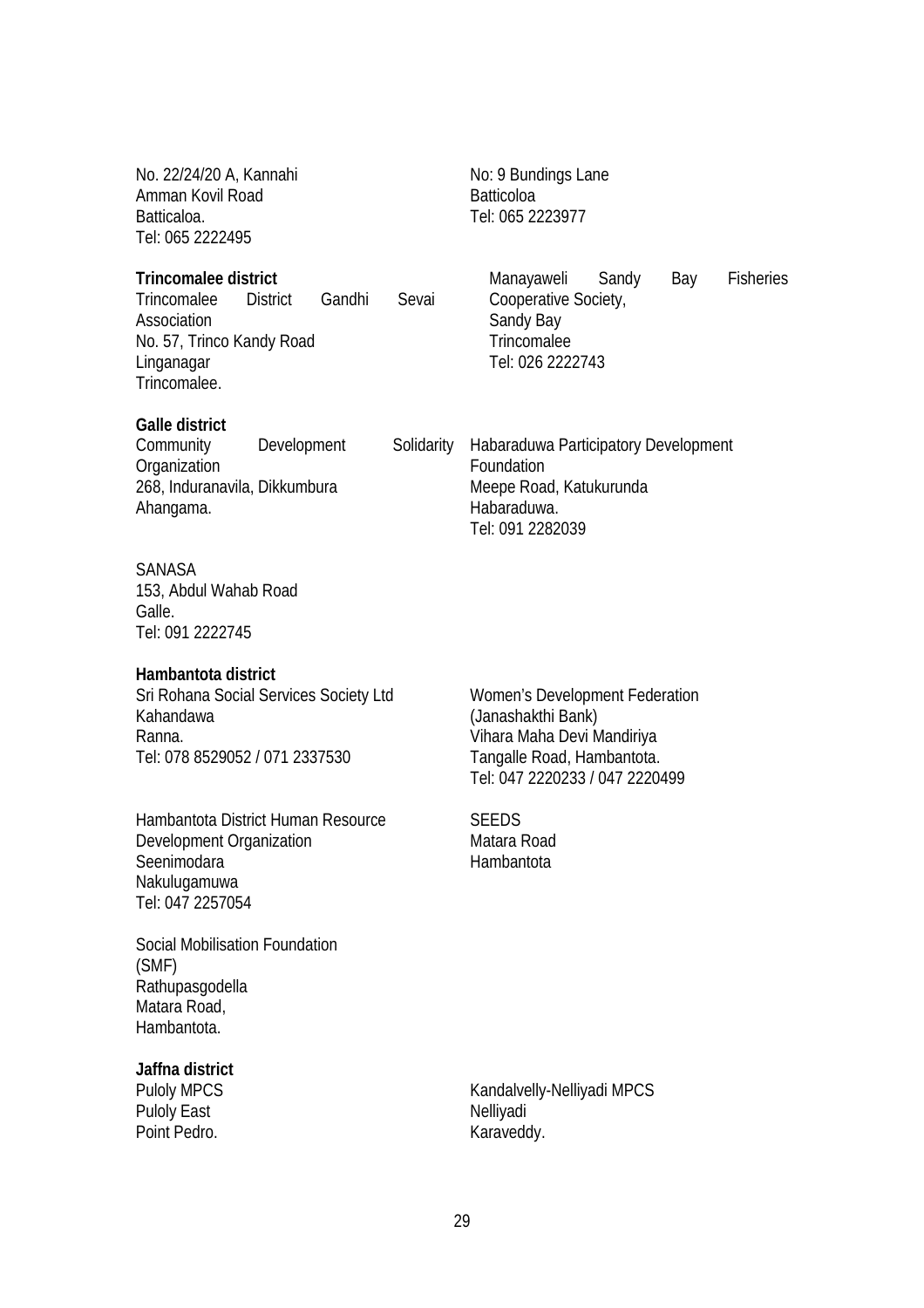Tel: 021 2263275 Tel: 021 2283312

#### **Kalutara district**

Self Employees Economic Development Association of Sri Lanka (SEEDA) Coordinating Centre 'Swashakthi Niwasa', Neboda Kaluthara. Tel: 034 2242480

#### **Matara district**

Sahabagiwa Nawa Sanwardana Padanama Kapugama Devinuwara. Tel: 078 8510975

#### **Colombo district**

Dahampura Sarvodaya Development Bank Kaldelmulla Moratuwa. Tel: 011 2622042

Ruhunu Development bank 382, A, Dharmapala Mawatha Pamburana Road, Matara. Tel: 041 2231531

Sarvodaya Economic Enterprise Development Service (Guarantee) Ltd. No. 45, Arthadahama Kenthraya Rawathawatha, Moratuwa. Tel: 011 2655119 / 18 / 21

Arthacharya Foundation 16/1, 1/1, Galle Road Mt. Lavinia. Tel: 011 2737143 / 011 4205840

*Source: http://www.microfinance.lk and author's field data*